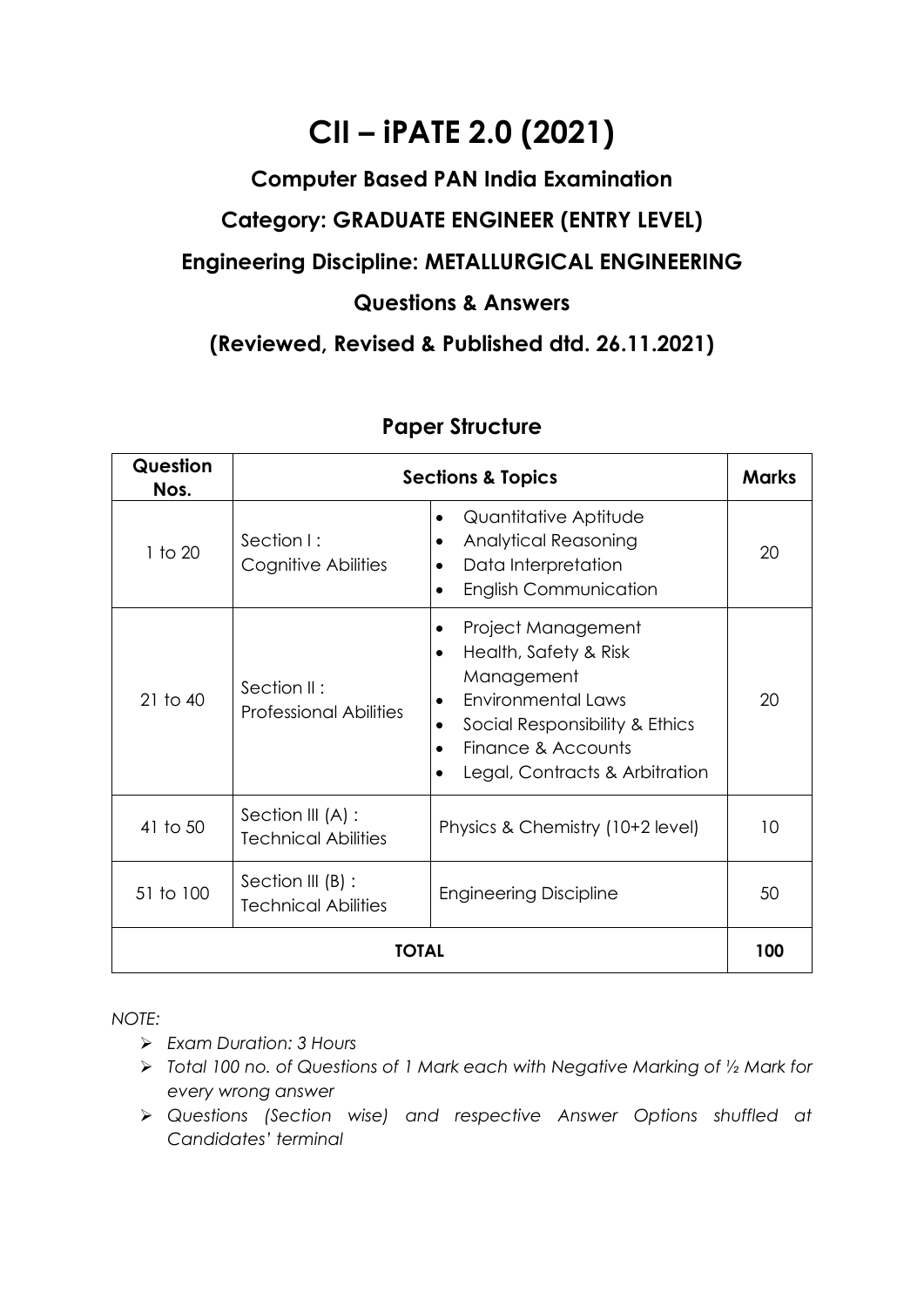| Question<br>No. 1 | Discriminant of a second-degree polynomial with integer coefficients cannot be: |    |    |    |
|-------------------|---------------------------------------------------------------------------------|----|----|----|
| Answer            | $\mathsf{A}$                                                                    | B) | ◡  | D  |
| Options           | 43                                                                              | 33 | 68 | 25 |
| Right             | $\bigwedge$                                                                     |    |    |    |
| Answer            |                                                                                 |    |    |    |

| Question<br>No. 2 | How many subsets A of $\{1, 2, 3, 4, 5, 6, 7, 8, 9,$ and $10\}$ have the property that no two<br>elements of A sum to 11? |     |     |     |
|-------------------|---------------------------------------------------------------------------------------------------------------------------|-----|-----|-----|
| Answer            | A                                                                                                                         | B)  |     |     |
| Options           | 1024                                                                                                                      | 512 | 343 | 243 |
| Right             | ◡                                                                                                                         |     |     |     |
| Answer            |                                                                                                                           |     |     |     |

| Question | Viru and Aarti started a car journey from Chandigarh to Delhi, which are 288 km apart. Viru |                                                                                         |            |           |
|----------|---------------------------------------------------------------------------------------------|-----------------------------------------------------------------------------------------|------------|-----------|
| No. 3    | took 12 hours more than Aarti to complete the journey. Had Viru travelled at double his     |                                                                                         |            |           |
|          |                                                                                             | actual speed, he would have taken 4 hours less than Aarti to complete the journey. Find |            |           |
|          | the respective speeds (in km/hr) at which Viru and Aarti travelled.                         |                                                                                         |            |           |
| Answer   | $\mathsf{A}$                                                                                | B)                                                                                      |            | DI        |
| Options  | 14.4 and 9                                                                                  | 14.5 and 28.5                                                                           | 9 and 14.4 | 15 and 20 |
| Right    |                                                                                             |                                                                                         |            |           |
| Answer   |                                                                                             |                                                                                         |            |           |

| Question<br>No. 4 | The height of a trapezoid whose diagonals are mutually perpendicular is equal to 4. Find<br>the area of the trapezoid if it is known that the length of one of its diagonals is equal to 5. |                    |                   |               |
|-------------------|---------------------------------------------------------------------------------------------------------------------------------------------------------------------------------------------|--------------------|-------------------|---------------|
| Answer            | $\mathsf{A}$                                                                                                                                                                                | B)                 |                   | DI            |
| Options           | 50/3 square units                                                                                                                                                                           | 100/3 square units | 16/6 square units | None of these |
| Right             | A                                                                                                                                                                                           |                    |                   |               |
| Answer            |                                                                                                                                                                                             |                    |                   |               |

| Question | A polyhedron has faces that are all either triangles or squares. No two square-faces share |       |       |       |
|----------|--------------------------------------------------------------------------------------------|-------|-------|-------|
| No. 5    | an edge, and no two triangular-faces share an edge. What is the ratio of triangular-faces  |       |       |       |
|          | to the number of square-faces?                                                             |       |       |       |
| Answer   | $\mathsf{A}$                                                                               | B)    | ◡     | D)    |
| Options  | 03:04                                                                                      | 04:03 | 01:02 | 04:05 |
| Right    | B                                                                                          |       |       |       |
| Answer   |                                                                                            |       |       |       |

| Question | Your mind likes reading and it actually has a number of important health affects you can't |                                                                                             |                    |              |
|----------|--------------------------------------------------------------------------------------------|---------------------------------------------------------------------------------------------|--------------------|--------------|
| No. 6    | get in any other way. Reading gives you a unique "pause button" for comprehension.         |                                                                                             |                    |              |
|          |                                                                                            | Typically, when you read, you have more time to think. When you watch a film or listen to a |                    |              |
|          |                                                                                            | tape, you don't press that pause button. Reading requires a great deal of concentration,    |                    |              |
|          | which calls your intelligence to action.                                                   |                                                                                             |                    |              |
|          |                                                                                            | The author of this passage would agree that:                                                |                    |              |
| Answer   | $\mathsf{A}$                                                                               | B)                                                                                          | C)                 | D)           |
| Options  | Reading is a good                                                                          | Watching a movie                                                                            |                    |              |
|          | way to relax, since it                                                                     | has the same effect                                                                         |                    |              |
|          | doesn't require that                                                                       | on the intelligence                                                                         | Reading develops   |              |
|          | much thinking.                                                                             | as reading.                                                                                 | your intelligence. | Both A and C |
| Right    | C                                                                                          |                                                                                             |                    |              |
| Answer   |                                                                                            |                                                                                             |                    |              |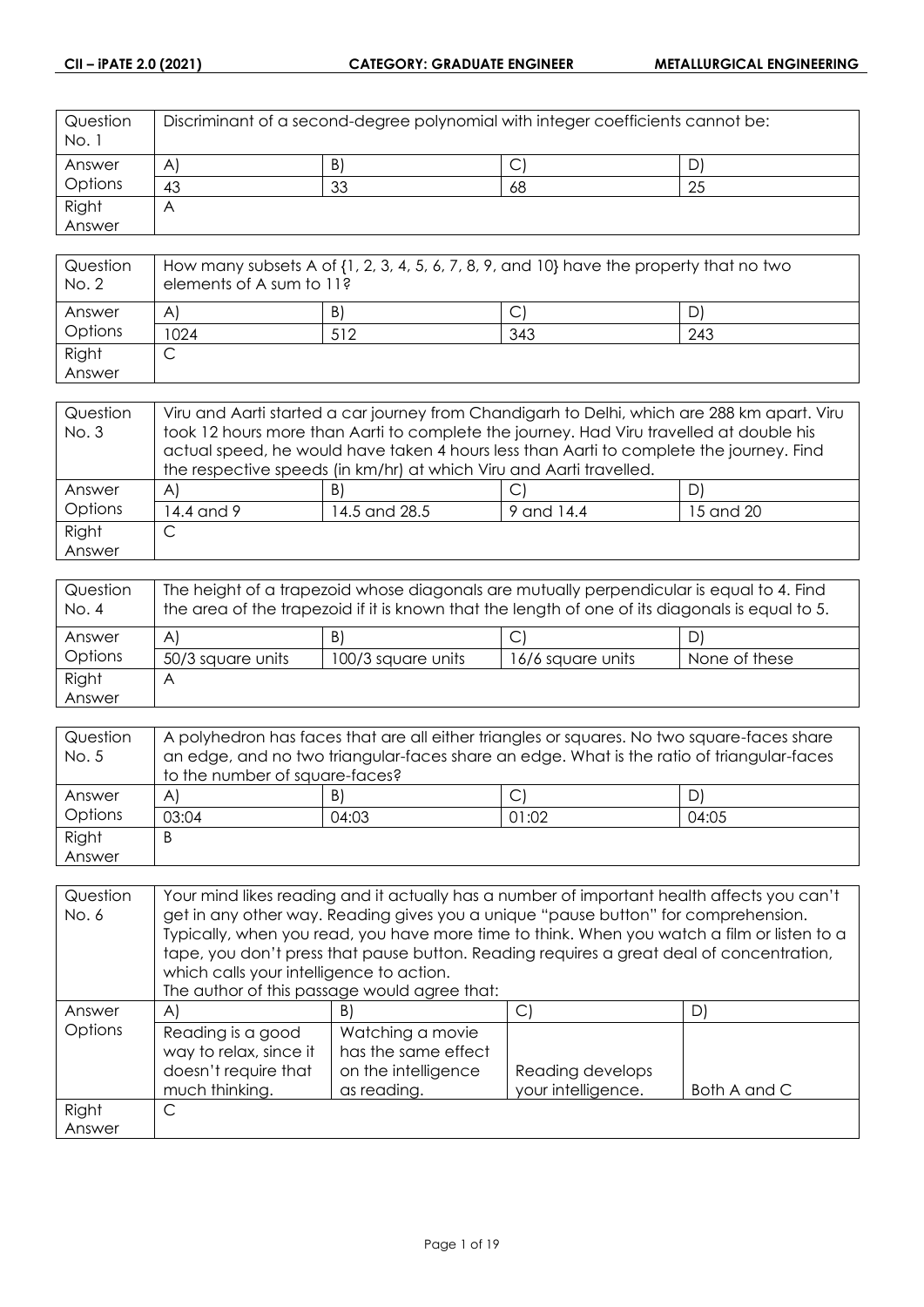| Question | Read the following information carefully and answer the question given below. |    |                                                                                             |    |
|----------|-------------------------------------------------------------------------------|----|---------------------------------------------------------------------------------------------|----|
| No. 7    |                                                                               |    | P stands 5m west of R. T stands 5m south of Q.T stands 6m east of U. V stands 2m west of Q. |    |
|          |                                                                               |    | A stands 2m south of U. V stands 3m north of R. If G stands 7m east of P, then in which     |    |
|          | direction does G stands with respect to T?                                    |    |                                                                                             |    |
| Answer   | A)                                                                            | B) | ◡                                                                                           | DI |
| Options  | West<br>South<br>North<br>East                                                |    |                                                                                             |    |
| Right    | D                                                                             |    |                                                                                             |    |
| Answer   |                                                                               |    |                                                                                             |    |

| Question | The French Revolution began in 1789 and ended in the late 1790s with the ascent of |                                                                                                                                                                            |                 |                    |  |
|----------|------------------------------------------------------------------------------------|----------------------------------------------------------------------------------------------------------------------------------------------------------------------------|-----------------|--------------------|--|
| No. 8    |                                                                                    | Napoleon Bonaparte. During this period, French citizens razed and redesigned their                                                                                         |                 |                    |  |
|          |                                                                                    | country's political landscape, uprooting centuries-old institutions such as absolute<br>monarchy and the feudal system. Like the American Revolution before it, the French |                 |                    |  |
|          |                                                                                    | Revolution was influenced by Enlightenment ideals, particularly the concepts of popular                                                                                    |                 |                    |  |
|          | sovereignty and inalienable rights.                                                |                                                                                                                                                                            |                 |                    |  |
|          |                                                                                    | From this passage it can be concluded that:                                                                                                                                |                 |                    |  |
| Answer   | $\mathsf{A}$                                                                       | B)                                                                                                                                                                         |                 | D                  |  |
| Options  | The French                                                                         | In the French                                                                                                                                                              | The American    | Napoleon initiated |  |
|          | revolution began                                                                   | Revolution their                                                                                                                                                           | Revolution      | the French         |  |
|          | before the Russian                                                                 | monarch was killed.                                                                                                                                                        | happened before | Revolution.        |  |
|          | Revolution.<br>the French                                                          |                                                                                                                                                                            |                 |                    |  |
|          | Revolution.                                                                        |                                                                                                                                                                            |                 |                    |  |
| Right    | $\subset$                                                                          |                                                                                                                                                                            |                 |                    |  |
| Answer   |                                                                                    |                                                                                                                                                                            |                 |                    |  |

| Question | A, B, C, D and E are sitting on a bench. A is sitting next to B, C is sitting next to D, D is not |                 |                 |                 |
|----------|---------------------------------------------------------------------------------------------------|-----------------|-----------------|-----------------|
| No. 9    | sitting with E who is on the left end of the bench. C is on the second position from the right.   |                 |                 |                 |
|          | A is to the right of B and E. A and C are sitting together. In which position A is sitting?       |                 |                 |                 |
| Answer   | $\mathsf{A}$                                                                                      | B)              | ◡               | D)              |
| Options  | Between B and C                                                                                   | Between E and D | Between B and D | Between C and E |
| Right    | Α                                                                                                 |                 |                 |                 |
| Answer   |                                                                                                   |                 |                 |                 |

| Question<br>No. 10 | A, P, R, X, S and Z are sitting in a row. S and Z are in the centre. A and P are at the ends. R is<br>sitting to the left of A. Who is to the right of P? |    |  |   |
|--------------------|-----------------------------------------------------------------------------------------------------------------------------------------------------------|----|--|---|
| Answer             | A                                                                                                                                                         | B) |  | D |
| Options            |                                                                                                                                                           |    |  |   |
| Right              | Α                                                                                                                                                         |    |  |   |
| Answer             |                                                                                                                                                           |    |  |   |

| Question<br>No. 11 | In the following question choose the word which is the exact OPPOSITE of the given word.<br><b>STRINGENT</b> |          |         |         |
|--------------------|--------------------------------------------------------------------------------------------------------------|----------|---------|---------|
| Answer             | A                                                                                                            | B)       |         |         |
| Options            | Magnanimous                                                                                                  | Vehement | General | Lenient |
| Right              |                                                                                                              |          |         |         |
| Answer             |                                                                                                              |          |         |         |

| Question<br>No. 12 | Some proverbs/idioms are given below together with their meanings. Choose the correct<br>meaning of proverb/idiom.<br>To catch a tartar |                                |                       |                                                          |
|--------------------|-----------------------------------------------------------------------------------------------------------------------------------------|--------------------------------|-----------------------|----------------------------------------------------------|
| Answer             | A                                                                                                                                       | B)                             | ◡                     |                                                          |
| Options            | To trap wanted<br>criminal with great<br>difficulty                                                                                     | To catch a<br>dangerous person | To meet with disaster | To deal with a person<br>who is more than<br>one's match |
| Right              | D                                                                                                                                       |                                |                       |                                                          |
| Answer             |                                                                                                                                         |                                |                       |                                                          |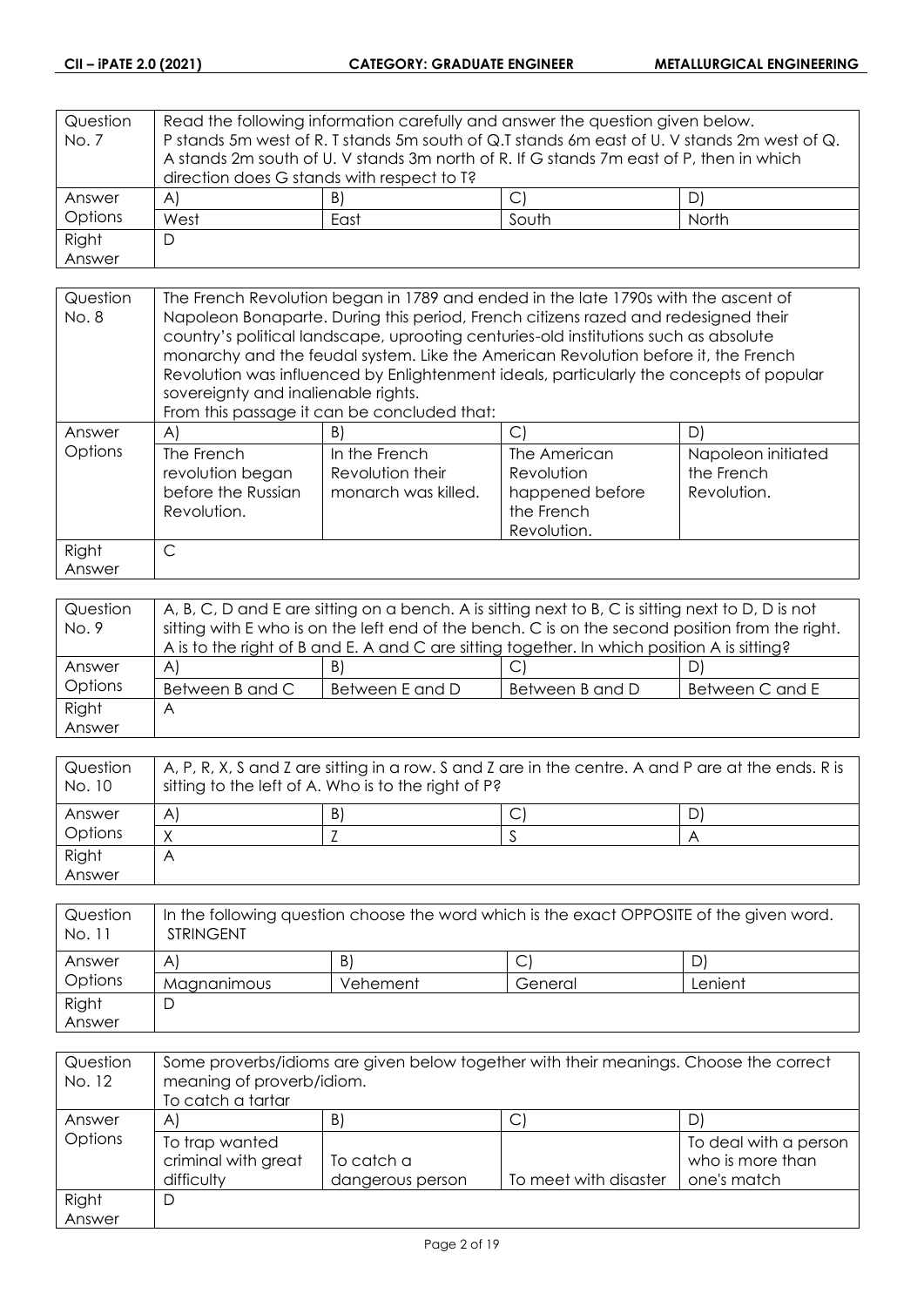| Question<br>No. 13 | Which of the phrases A, B, C, and D, given below each sentence should replace the<br>word/phrase printed in bold in the sentence to make it grammatically correct? If the<br>sentence is correct as it is given and no correction is required, mark (E) as the answer. |              |             |              |  |
|--------------------|------------------------------------------------------------------------------------------------------------------------------------------------------------------------------------------------------------------------------------------------------------------------|--------------|-------------|--------------|--|
|                    | Since the girl did not want to be disturbed while studying, she left the phone off hooks.                                                                                                                                                                              |              |             |              |  |
| Answer             | $\forall$                                                                                                                                                                                                                                                              | B)           |             | ا (ل         |  |
| Options            | of hook                                                                                                                                                                                                                                                                | for the hook | off hooking | off the hook |  |
| Right              | D                                                                                                                                                                                                                                                                      |              |             |              |  |
| Answer             |                                                                                                                                                                                                                                                                        |              |             |              |  |

| Question<br>No. 14 | In the following question choose the word which is the exact OPPOSITE of the given word.<br><b>FICKLE</b> |         |           |        |  |
|--------------------|-----------------------------------------------------------------------------------------------------------|---------|-----------|--------|--|
| Answer             | A                                                                                                         | B)      |           | D      |  |
| Options            | Courageous                                                                                                | Sincere | Steadfast | Humble |  |
| Right              | ◡                                                                                                         |         |           |        |  |
| Answer             |                                                                                                           |         |           |        |  |

| Question<br>No. 15 | In question below, the passage consists of six sentences. The first and sixth sentence are<br>given in the correct places. The middle four sentences in each have been removed and<br>jumbled up. These are labelled as P, Q, R and S. Find out the proper order for the four<br>sentences. |                                                                         |                                                                                                 |      |  |
|--------------------|---------------------------------------------------------------------------------------------------------------------------------------------------------------------------------------------------------------------------------------------------------------------------------------------|-------------------------------------------------------------------------|-------------------------------------------------------------------------------------------------|------|--|
|                    | <b>S1</b> : In the middle of one side of the square sits the Chairman of the committee, the most<br>important person in the room.                                                                                                                                                           |                                                                         |                                                                                                 |      |  |
|                    |                                                                                                                                                                                                                                                                                             | <b>P:</b> For a committee is not just a mere collection of individuals. |                                                                                                 |      |  |
|                    |                                                                                                                                                                                                                                                                                             |                                                                         | <b>Q</b> : On him rests much of the responsibility for the success or failure of the committee. |      |  |
|                    |                                                                                                                                                                                                                                                                                             |                                                                         | <b>R:</b> While this is happening, we have an opportunity to get the 'feel' of this committee.  |      |  |
|                    |                                                                                                                                                                                                                                                                                             |                                                                         | S: As the meeting opens, he runs briskly through a number of formalities.                       |      |  |
|                    | <b>S6:</b> From the moment its members meet, it begins to have a sort nebulous life of its own.                                                                                                                                                                                             |                                                                         |                                                                                                 |      |  |
|                    | The Proper sequence should be:                                                                                                                                                                                                                                                              |                                                                         |                                                                                                 |      |  |
| Answer             | $\mathsf{A}$                                                                                                                                                                                                                                                                                | B)                                                                      | $\bigcirc$                                                                                      | D)   |  |
| Options            | <b>RSQP</b>                                                                                                                                                                                                                                                                                 | QSRP                                                                    | SQPR                                                                                            | PQRS |  |
| Right              | B                                                                                                                                                                                                                                                                                           |                                                                         |                                                                                                 |      |  |
| Answer             |                                                                                                                                                                                                                                                                                             |                                                                         |                                                                                                 |      |  |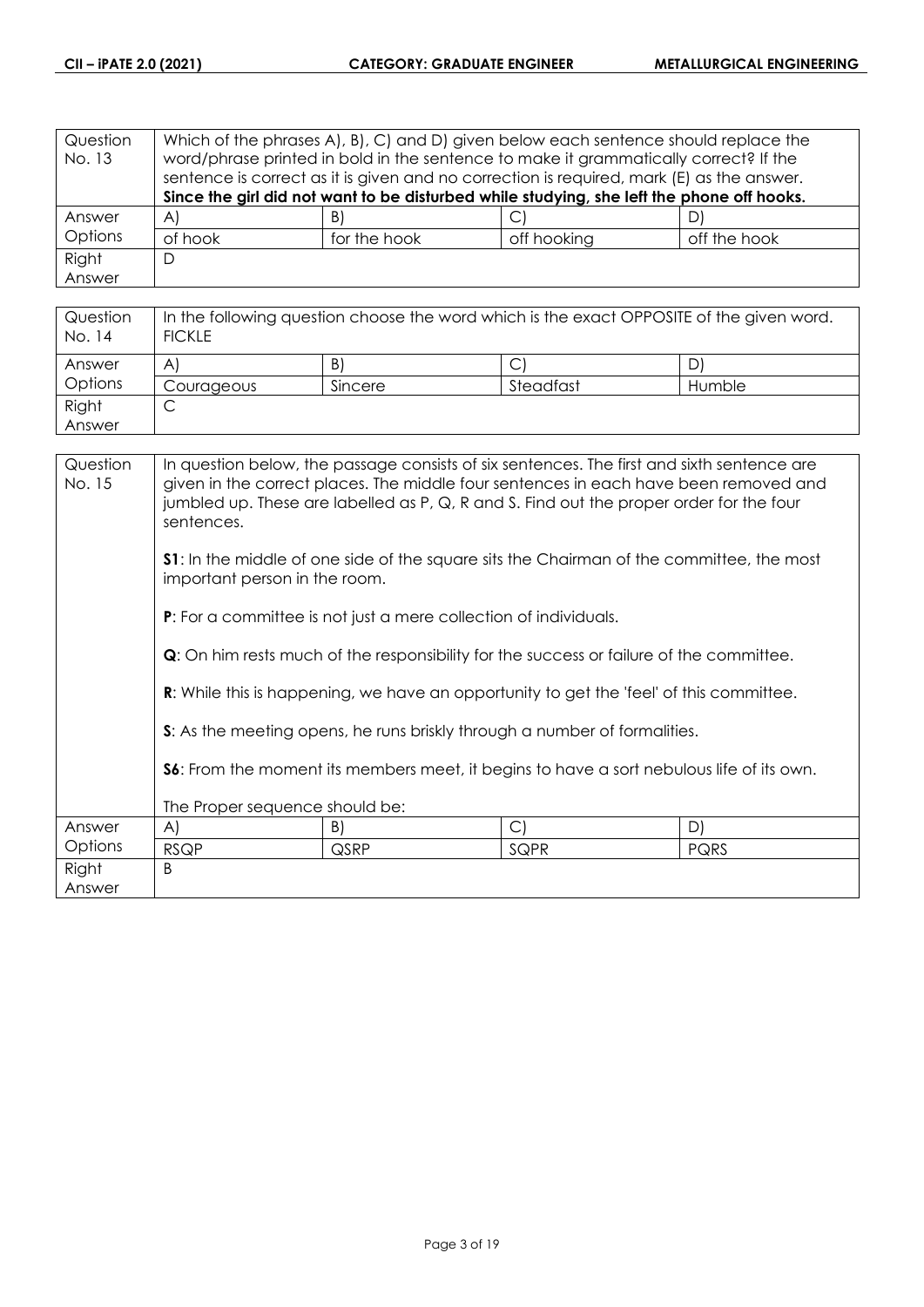| Following bar chart represents the number of people in 6 different villages (A, B, C, D, E and<br>F) and the tabular column depicts the ratio of literate to illiterate people and percentage |
|-----------------------------------------------------------------------------------------------------------------------------------------------------------------------------------------------|
|                                                                                                                                                                                               |
| If 40% of the female from village B is literate, then what is the percentage of male, who is                                                                                                  |
|                                                                                                                                                                                               |
|                                                                                                                                                                                               |
|                                                                                                                                                                                               |
|                                                                                                                                                                                               |

| Question<br>No. 17 | What is the percentage of literate people in all the six villages together? |     |     |                         |
|--------------------|-----------------------------------------------------------------------------|-----|-----|-------------------------|
| Answer             | A                                                                           | B.  |     |                         |
| Options            | 55%                                                                         | 53% | 51% | cannot be<br>determined |
| Right<br>Answer    | B                                                                           |     |     |                         |

| Question<br>No. 18 | What is the ratio between numbers of illiterate people from villages B, C & D to number of<br>females from villages A, E & F? |         |         |         |
|--------------------|-------------------------------------------------------------------------------------------------------------------------------|---------|---------|---------|
| Answer             | A                                                                                                                             | B)      |         | D.      |
| Options            | 320:527                                                                                                                       | 527:330 | 330:527 | 527:320 |
| Right              | ◡                                                                                                                             |         |         |         |
| Answer             |                                                                                                                               |         |         |         |

| Question<br>No. 19 | If 3% of female from village D & 5% of female from village E are literate then what is the<br>total number of literate males from D & F together? |      |      |                         |  |
|--------------------|---------------------------------------------------------------------------------------------------------------------------------------------------|------|------|-------------------------|--|
| Answer             | D,<br>B)<br>$\mathsf{A}^{\prime}$                                                                                                                 |      |      |                         |  |
| Options            | 1823.                                                                                                                                             | 1723 | 1623 | cannot be<br>determined |  |
| Right<br>Answer    | Ľ                                                                                                                                                 |      |      |                         |  |

| Question<br>No. 20 | The number of females from villages A & C is how much percentage more or less than<br>number of females from villages D & F? |        |        |        |
|--------------------|------------------------------------------------------------------------------------------------------------------------------|--------|--------|--------|
| Answer             | $\mathsf{A}$                                                                                                                 | B)     |        |        |
| Options            | 25.72%                                                                                                                       | 25.76% | 24.76% | 24.72% |
| Right              | ٮ                                                                                                                            |        |        |        |
| Answer             |                                                                                                                              |        |        |        |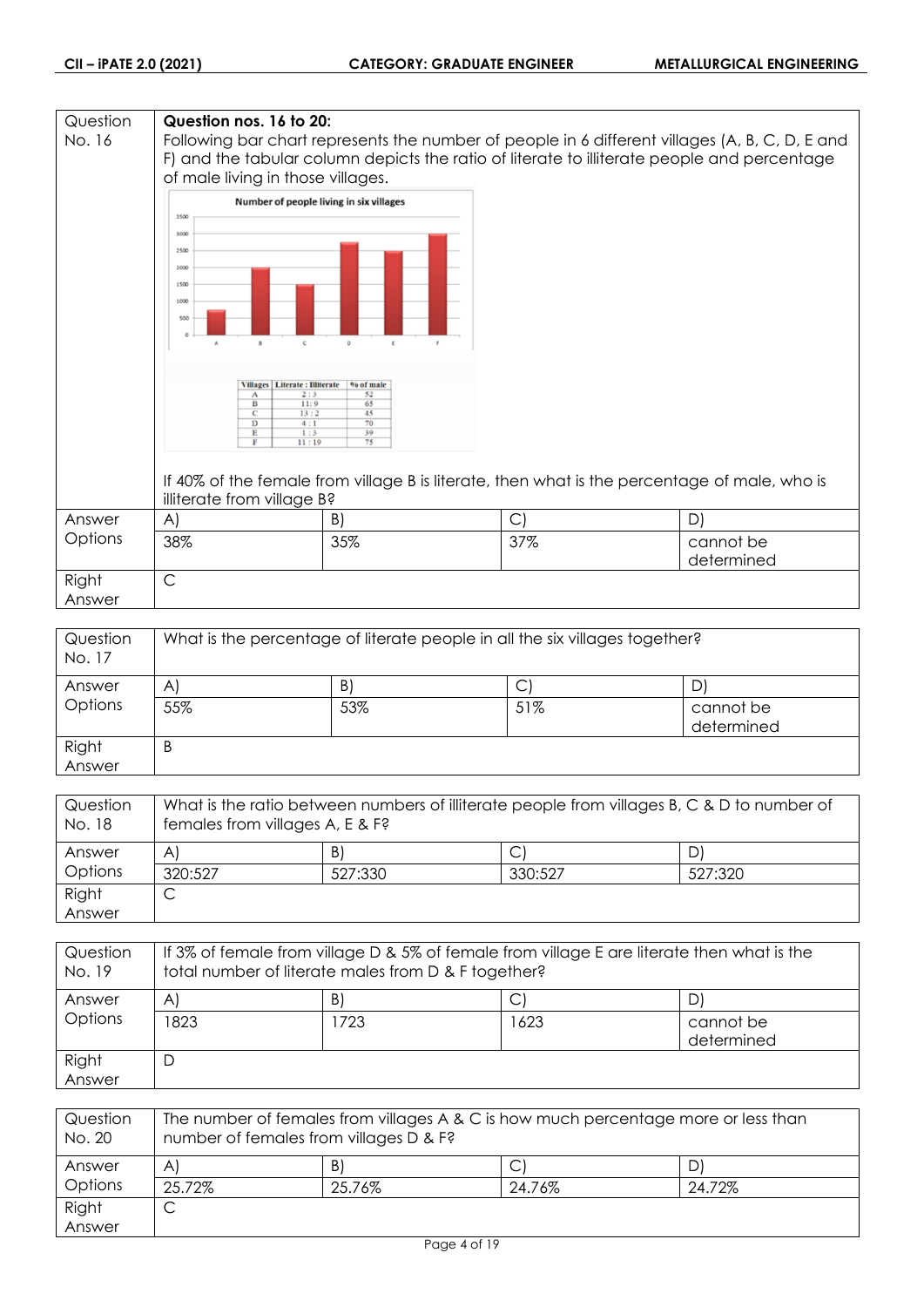| Question<br>No. 21 | A project plan results in a project schedule seems to be too long. If the project network<br>diagram cannot change but extra personnel resources is available, what is the best thing<br>to do? |                     |                   |                  |
|--------------------|-------------------------------------------------------------------------------------------------------------------------------------------------------------------------------------------------|---------------------|-------------------|------------------|
| Answer             | $\mathsf{A}$                                                                                                                                                                                    | B)                  | J                 |                  |
| Options            | Fast track the<br>project                                                                                                                                                                       | Level the resources | Crash the project | Any other option |
| Right              | С                                                                                                                                                                                               |                     |                   |                  |
| Answer             |                                                                                                                                                                                                 |                     |                   |                  |

| Question<br>No. 22 | Which of the following is not Project Management's goal |                                                                    |                                                                       |                                           |  |
|--------------------|---------------------------------------------------------|--------------------------------------------------------------------|-----------------------------------------------------------------------|-------------------------------------------|--|
| Answer             | $\mathsf{A}$                                            | $\vert B \vert$                                                    |                                                                       | D                                         |  |
| Options            | Keeping overall cost<br>within the budget               | Delivering the<br>project/goods to the<br>client at agreed<br>time | Maintaining a<br>satisfactory and well-<br>functioning<br>development | Avoiding<br>customer/client<br>complaints |  |
| Right<br>Answer    | D                                                       |                                                                    |                                                                       |                                           |  |

| Question<br>No. 23 | You have recently been named as Project Manager of a new project under a Contract.<br>The Project Management Unit (PMU) gave you the contract signed by the Customer and a<br>Statement of Work and asked you to go on with initiation. Which document should you<br>develop next? |                    |                        |                 |
|--------------------|------------------------------------------------------------------------------------------------------------------------------------------------------------------------------------------------------------------------------------------------------------------------------------|--------------------|------------------------|-----------------|
| Answer             | A                                                                                                                                                                                                                                                                                  | B)                 |                        |                 |
| Options            | Project Manager<br>Plan                                                                                                                                                                                                                                                            | Milestone Schedule | <b>Project Charter</b> | Scope Statement |
| Right              |                                                                                                                                                                                                                                                                                    |                    |                        |                 |
| Answer             |                                                                                                                                                                                                                                                                                    |                    |                        |                 |

| Question<br>No. 24 | The analysis tool for a quality problem that involves selecting the problem, identifying major<br>categories of potential causes and associating likely specific causes is |                  |                 |            |
|--------------------|----------------------------------------------------------------------------------------------------------------------------------------------------------------------------|------------------|-----------------|------------|
| Answer             | $\mathsf{A}$                                                                                                                                                               | B)               |                 |            |
| Options            | Pareto chart                                                                                                                                                               | Fishbone diagram | Scatter diagram | Check list |
| Right              | B                                                                                                                                                                          |                  |                 |            |
| Answer             |                                                                                                                                                                            |                  |                 |            |

| Question<br>No. 25 | The Occupational Safety & Health Administration requires employers to have Hearing<br>Conservation Plans if the average 8-hour noise exposure is more than |        |          |       |
|--------------------|------------------------------------------------------------------------------------------------------------------------------------------------------------|--------|----------|-------|
| Answer             | A                                                                                                                                                          | B)     |          |       |
| Options            | 1000 dB                                                                                                                                                    | 500 dB | $105$ dB | 85 dB |
| Right              |                                                                                                                                                            |        |          |       |
| Answer             |                                                                                                                                                            |        |          |       |

| Question<br>No. 26 | Ammonia becomes an immediate danger to your life and health when it is present at the<br>following level or greater |        |         |          |
|--------------------|---------------------------------------------------------------------------------------------------------------------|--------|---------|----------|
| Answer             | A                                                                                                                   | B      |         |          |
| Options            | 10 ppm                                                                                                              | 30 ppm | 300 ppm | 1000 ppm |
| Right              |                                                                                                                     |        |         |          |
| Answer             |                                                                                                                     |        |         |          |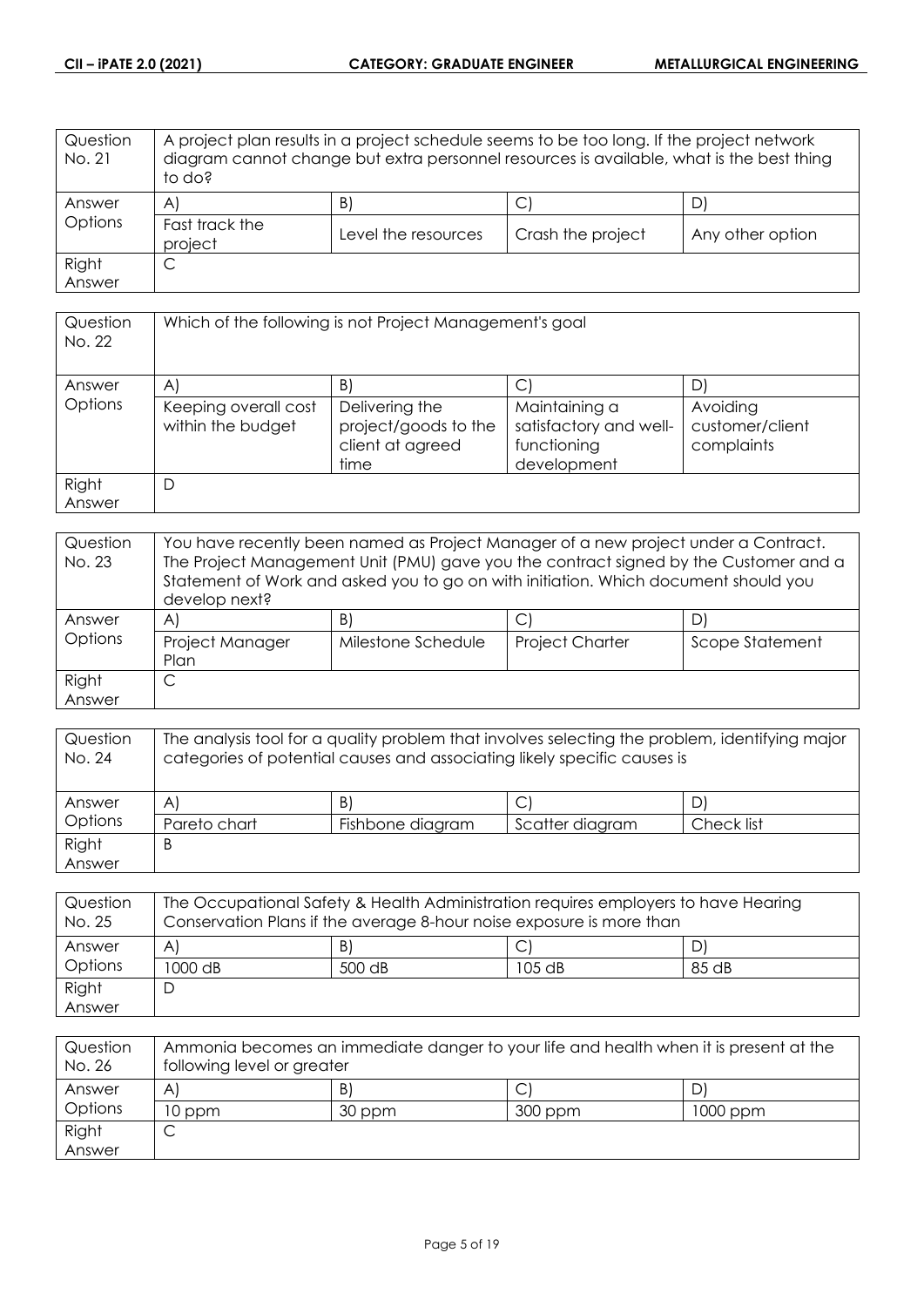| Question<br>No. 27 | Exposure to high levels of noise can lead to which of the following: |                              |                 |                  |
|--------------------|----------------------------------------------------------------------|------------------------------|-----------------|------------------|
| Answer             | $\mathsf{A}$                                                         | B)                           | ◡               |                  |
| Options            | High blood pressure                                                  | Gastrointestinal<br>problems | Chronic fatigue | All of the above |
| Right              |                                                                      |                              |                 |                  |
| Answer             |                                                                      |                              |                 |                  |

| Question<br>No. 28 | Which type of fire extinguishing system is most commonly used to protect areas containing<br>valuable equipment such as data processing rooms, telecommunications switches, and<br>process control rooms? |                                         |                               |                                              |
|--------------------|-----------------------------------------------------------------------------------------------------------------------------------------------------------------------------------------------------------|-----------------------------------------|-------------------------------|----------------------------------------------|
| Answer<br>Options  | A<br>Fixed extinguishing<br>systems                                                                                                                                                                       | B)<br>Portable<br>extinguishing systems | Hose extinguishing<br>systems | It's up to the<br>discretion the<br>employer |
| Right<br>Answer    | A                                                                                                                                                                                                         |                                         |                               |                                              |

| Question<br>No. 29 | If you need to wear glasses with your eye or face protection, which of the following options<br>is acceptable                                           |                                                              |                                                                                              |                  |
|--------------------|---------------------------------------------------------------------------------------------------------------------------------------------------------|--------------------------------------------------------------|----------------------------------------------------------------------------------------------|------------------|
| Answer             | $\mathsf{A}$                                                                                                                                            | B)                                                           | С                                                                                            | D                |
| Options            | Wearing prescription<br>spectacles with side<br>shields and<br>protective lenses<br>that meet safety<br>requirements and<br>also correct your<br>vision | Wearing goggles<br>that fit comfortably<br>over your glasses | Wearing goggles<br>that have corrective<br>lenses mounted<br>behind the<br>protective lenses | All of the above |
| Right<br>Answer    | D                                                                                                                                                       |                                                              |                                                                                              |                  |

| Question | Under which Section of Environment Pollution Act, the CPCB can issue the directions |            |            |           |
|----------|-------------------------------------------------------------------------------------|------------|------------|-----------|
| No. 30   | directly to industries                                                              |            |            |           |
| Answer   | A                                                                                   | B)         | ◡          | D         |
| Options  | Section 16                                                                          | Section 18 | Section 11 | Section 5 |
| Right    | ┕                                                                                   |            |            |           |
| Answer   |                                                                                     |            |            |           |

| Question<br>No. 31 | Which of these divisions of Pollution Control Implementation deals with Air Polluting<br>Industries |            |             |           |
|--------------------|-----------------------------------------------------------------------------------------------------|------------|-------------|-----------|
| Answer             | A                                                                                                   | B)         | С           |           |
| Options            | $PCI -$                                                                                             | $PCI - II$ | $PCI - III$ | SSI & Law |
| Right              | B                                                                                                   |            |             |           |
| Answer             |                                                                                                     |            |             |           |

| Question<br>No. 32 | The Kyoto Protocol is an international treaty which extends the United Nations<br>Framework Convention on Climate Change (UNFCCC). In which year the convention<br>held? |      |      |      |
|--------------------|--------------------------------------------------------------------------------------------------------------------------------------------------------------------------|------|------|------|
| Answer             | $\mathsf{A}^{\mathsf{c}}$                                                                                                                                                | B)   |      |      |
| Options            | 1987                                                                                                                                                                     | 1995 | 1992 | 1997 |
| Right              |                                                                                                                                                                          |      |      |      |
| Answer             |                                                                                                                                                                          |      |      |      |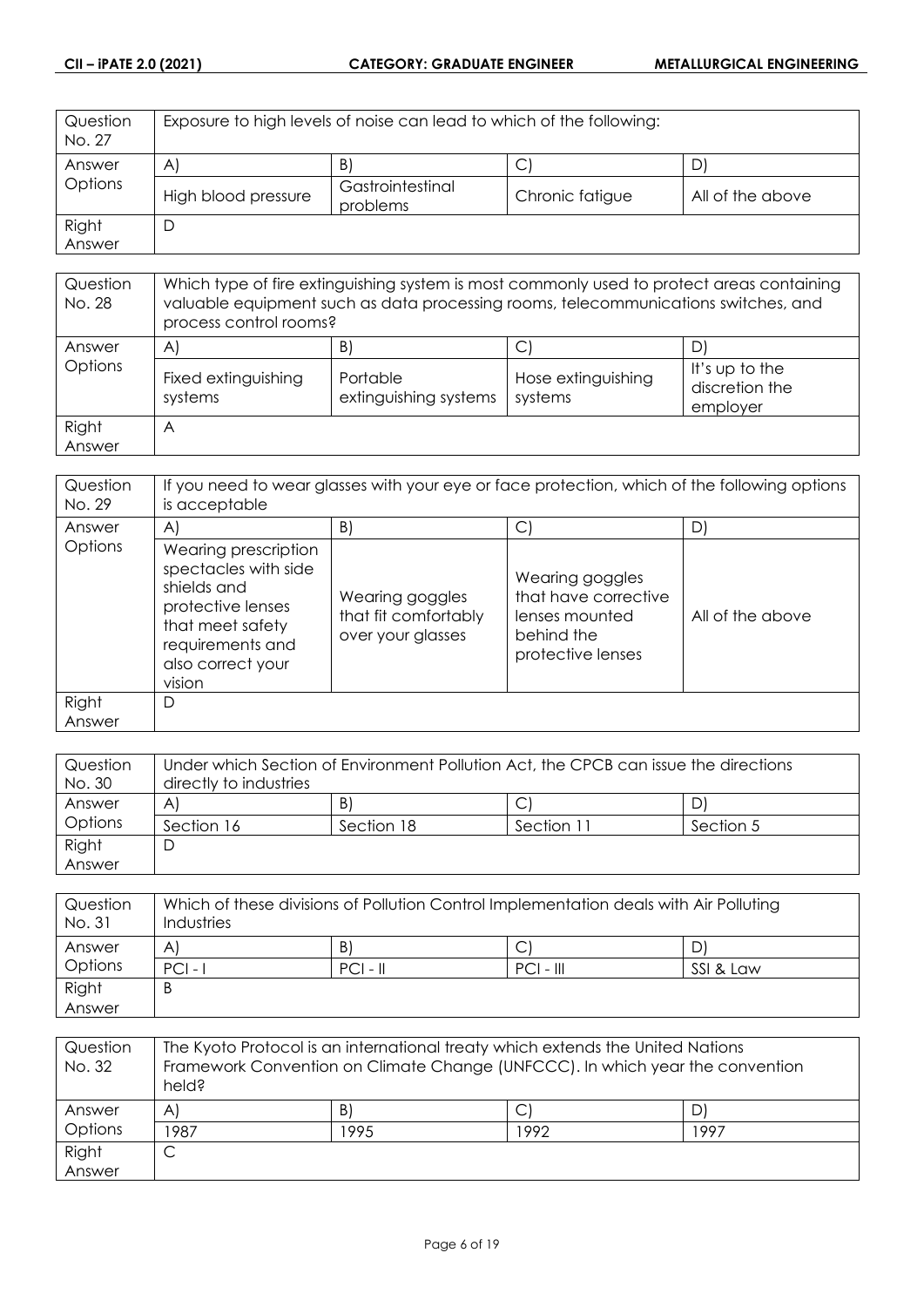| Question<br>No. 33 |                                                                             | What is the harm from manipulation of Earth's Ozone layer? |                                                                               |                                                                     |
|--------------------|-----------------------------------------------------------------------------|------------------------------------------------------------|-------------------------------------------------------------------------------|---------------------------------------------------------------------|
| Answer             | A                                                                           | B                                                          | U                                                                             |                                                                     |
| Options            | The average<br>temperature of<br>Earth's surface will<br>increase gradually | The Oxygen content<br>of the atmosphere<br>will decrease   | Increased amount of<br>Ultraviolet radiation<br>will reach earth's<br>surface | Sea level will rise as<br>the polar ice caps<br>will gradually melt |
| Right              | С                                                                           |                                                            |                                                                               |                                                                     |
| Answer             |                                                                             |                                                            |                                                                               |                                                                     |

| Question<br>No. 34 | Which of the following would not represent the cash outflows for the business? |                      |                     |                     |
|--------------------|--------------------------------------------------------------------------------|----------------------|---------------------|---------------------|
| Answer             | A                                                                              | B                    |                     |                     |
| Options            | Purchase of building                                                           | The sale of land for | Retirement of long- | The payment of cash |
|                    | for cash                                                                       | cash                 | term debt           | for dividends       |
| Right              | B                                                                              |                      |                     |                     |
| Answer             |                                                                                |                      |                     |                     |

| Question<br>No. 35 | Which one of the following tangible fixed assets would not normally be depreciated? |           |      |           |
|--------------------|-------------------------------------------------------------------------------------|-----------|------|-----------|
| Answer             | A                                                                                   | B         | ◡    | D         |
| Options            | <b>Buildings</b>                                                                    | Machinery | Land | Equipment |
| Right              | ◡                                                                                   |           |      |           |
| Answer             |                                                                                     |           |      |           |

| Question | A Profit is earned if? |                |                     |                |
|----------|------------------------|----------------|---------------------|----------------|
| No. 36   |                        |                |                     |                |
| Answer   | A                      | $\mathsf{B}$   | С                   | D              |
| Options  | Assets exceed          | Income exceeds | Cash Inflow exceeds | Income exceeds |
|          | Expenditure            | Expenditure    | Cash Outflow        | Liabilities    |
| Right    | Β                      |                |                     |                |
| Answer   |                        |                |                     |                |

| Question<br>No. 37 | Which of the following budgets is normally prepared first? |              |                                 |                           |
|--------------------|------------------------------------------------------------|--------------|---------------------------------|---------------------------|
| Answer             | B)<br>$\mathsf{A}$<br>D                                    |              |                                 |                           |
| Options            | Cash budget                                                | Sales budget | Merchandise<br>purchases budget | Selling expense<br>budget |
| Right<br>Answer    | B                                                          |              |                                 |                           |

| Question<br>No. 38 | What is the correct sequence in the formation of a contract? |                                                    |                                                    |                                                    |
|--------------------|--------------------------------------------------------------|----------------------------------------------------|----------------------------------------------------|----------------------------------------------------|
| Answer             | $\mathsf{A}^{\prime}$                                        | B                                                  |                                                    | D                                                  |
| Options            | Offer, acceptance,<br>agreement,<br>consideration.           | Agreement,<br>consideration, offer,<br>acceptance. | Offer, agreement,<br>consideration,<br>acceptance. | Offer, acceptance,<br>consideration,<br>agreement. |
| Right              | D                                                            |                                                    |                                                    |                                                    |
| Answer             |                                                              |                                                    |                                                    |                                                    |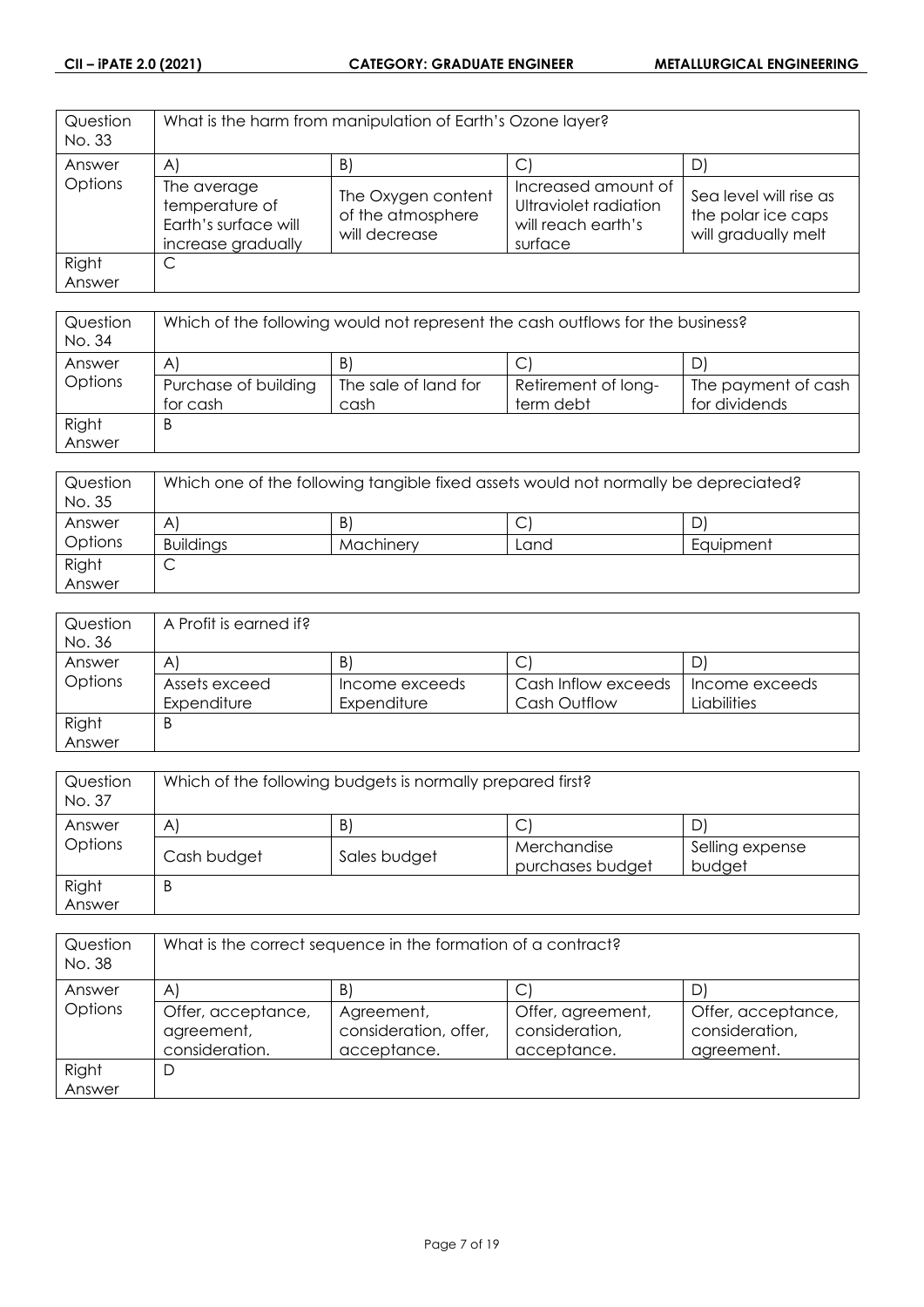| Question<br>No. 39 | Which of the following answers is most accurate description of arbitration?                        |                                                                                                                              |                                                                                      |                                                                                        |
|--------------------|----------------------------------------------------------------------------------------------------|------------------------------------------------------------------------------------------------------------------------------|--------------------------------------------------------------------------------------|----------------------------------------------------------------------------------------|
| Answer             | $\mathsf{A}$                                                                                       | $\vert B \vert$                                                                                                              | C.                                                                                   | D)                                                                                     |
| Options            | An informal meeting<br>between the parties<br>involving a<br>discussion to sort out<br>the dispute | An adjucative<br>process where the<br>parties submit their<br>disputes for a<br>binding decision to<br>an impartial tribunal | A meeting between<br>the parties where an<br>impartial third party<br>gives decision | An impartial umpire<br>selected to decide<br>after hearing the<br>dispute from parties |
| Right<br>Answer    | B                                                                                                  |                                                                                                                              |                                                                                      |                                                                                        |

| Question<br>No. 40 | Which of the following answers is not type of alternative dispute resolution? |                   |              |           |
|--------------------|-------------------------------------------------------------------------------|-------------------|--------------|-----------|
| Answer             | $\mathsf{A}^{\prime}$                                                         | B)                | ◡            |           |
| Options            | Arbitration                                                                   | Court proceedings | Conciliation | Mediation |
| Right              | B                                                                             |                   |              |           |
| Answer             |                                                                               |                   |              |           |

| Question<br>No. 41 | The equation of state for n moles of an ideal gas is PV =nRT, where R is the universal gas<br>constant and all other quantities have their usual meanings. What are the dimensions of R? |                                  |                             |                     |
|--------------------|------------------------------------------------------------------------------------------------------------------------------------------------------------------------------------------|----------------------------------|-----------------------------|---------------------|
| Answer<br>Options  | A<br>MºLT-2 K-1 mol-1                                                                                                                                                                    | B<br>$M^{0}[2T-2K^{-1}mol^{-1}]$ | $ML^{2}T-2$ K $-1$ mol $-1$ | $ML-2T-2$ K-1 mol-1 |
| Right<br>Answer    | ◡                                                                                                                                                                                        |                                  |                             |                     |

| Question<br>No. 42 | A cylindrical tube open at both ends has fundamental frequency n. If one of the ends is<br>closed, the fundamental frequency will become |    |     |    |
|--------------------|------------------------------------------------------------------------------------------------------------------------------------------|----|-----|----|
| Answer             | A                                                                                                                                        | B) | . J | D' |
| Options            | n/2                                                                                                                                      | 2n | 4n  |    |
| Right              |                                                                                                                                          |    |     |    |
| Answer             |                                                                                                                                          |    |     |    |

| Question<br>No. 43 | The speed of sound in a gas is V and the root mean square speed of the gas molecules is<br>$V_{rms}$ . If the ratio of the specific heats of the gas is 1.5, then the ratio of V: $V_{rms}$ will be |     |      |               |
|--------------------|-----------------------------------------------------------------------------------------------------------------------------------------------------------------------------------------------------|-----|------|---------------|
| Answer             | A                                                                                                                                                                                                   | B   |      |               |
| Options            | :2                                                                                                                                                                                                  | 1:3 | 1:√2 | $1:1\sqrt{3}$ |
| Right              |                                                                                                                                                                                                     |     |      |               |
| Answer             |                                                                                                                                                                                                     |     |      |               |

| Question<br>No. 44 | Which of the following phenomena gives evidence of the molecular structure of the<br>matter? |                  |             |              |
|--------------------|----------------------------------------------------------------------------------------------|------------------|-------------|--------------|
| Answer             | A                                                                                            | B)               |             |              |
| Options            | Brownian motion                                                                              | <b>Diffusion</b> | Evaporation | All of these |
| Right              | ∟                                                                                            |                  |             |              |
| Answer             |                                                                                              |                  |             |              |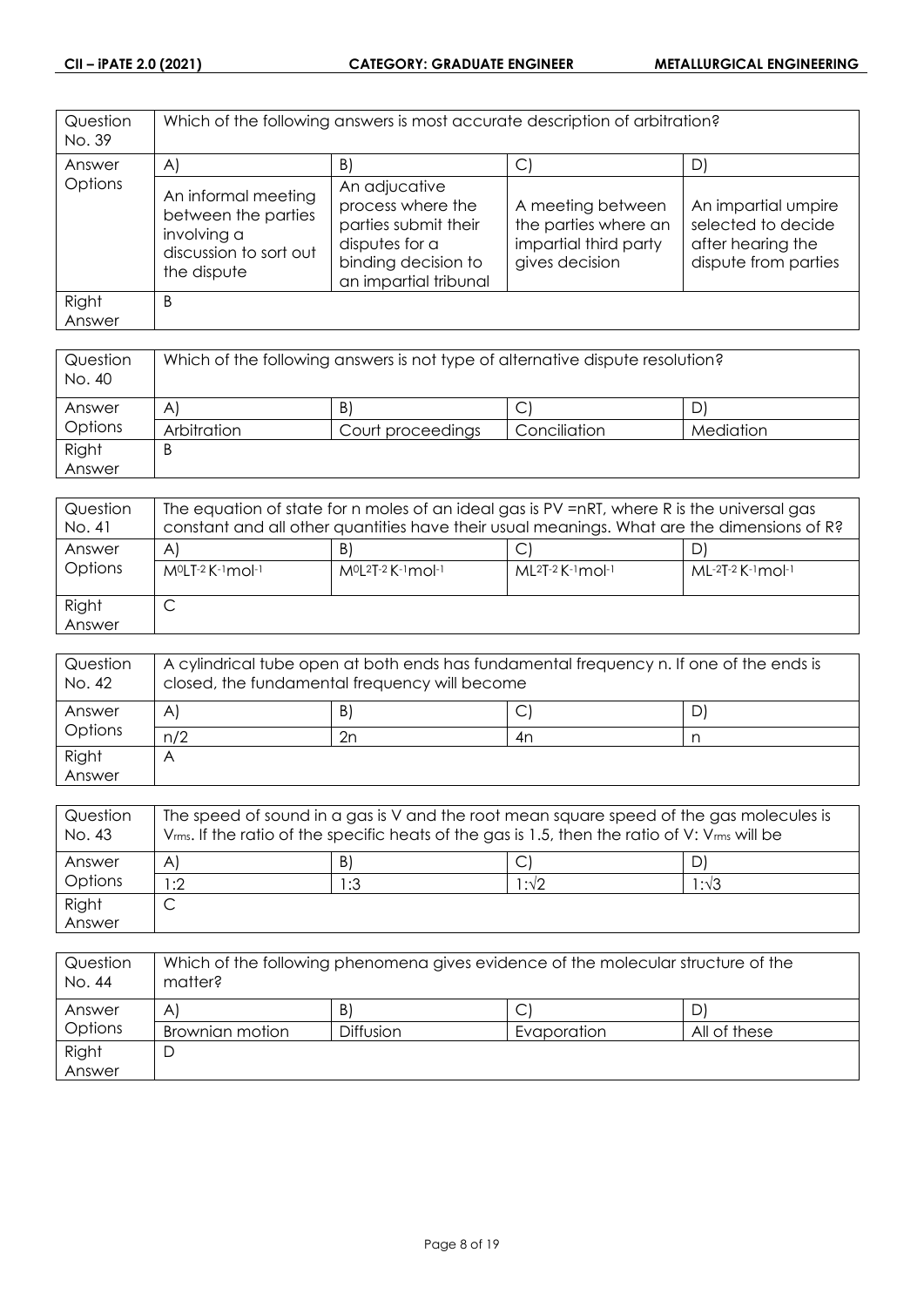| Question | Starting with the same initial conditions, an ideal gas expands from volume $V_1$ to $V_2$ in three |                                                                                                   |                   |                   |  |
|----------|-----------------------------------------------------------------------------------------------------|---------------------------------------------------------------------------------------------------|-------------------|-------------------|--|
| No. 45   |                                                                                                     | different ways. The work done by the gas is $W_1$ if the process is purely isobaric, $W_2$ if the |                   |                   |  |
|          | process is purely isochoric and W <sub>3</sub> if the process is purely adiabatic. Then             |                                                                                                   |                   |                   |  |
| Answer   | $\mathsf{A}$                                                                                        | B)                                                                                                |                   | DI                |  |
| Options  | $W_1 > W_2 > W_3$                                                                                   | $W_2 > W_1 > W_3$                                                                                 | $W_1 > W_3 > W_2$ | $W_3 > W_1 > W_2$ |  |
| Right    | C                                                                                                   |                                                                                                   |                   |                   |  |
| Answer   |                                                                                                     |                                                                                                   |                   |                   |  |

| Question<br>No. 46 | A vessel contains a mixture of 1 mole of oxygen and two moles of nitrogen at 300K. The<br>ratio of the rotational kinetic energy per $O_2$ molecule to that per $N_2$ molecule is |     |     |                                                             |
|--------------------|-----------------------------------------------------------------------------------------------------------------------------------------------------------------------------------|-----|-----|-------------------------------------------------------------|
| Answer             | $\mathsf{A}^{\cdot}$                                                                                                                                                              | B)  |     |                                                             |
| Options            | 1:1                                                                                                                                                                               | ∣:2 | 2:1 | Depends on the<br>moment of inertia of<br>the two molecules |
| Right<br>Answer    | Α                                                                                                                                                                                 |     |     |                                                             |

| Question | In a test experiment on a model aeroplane in a wind tunnel, the flow speeds on the lower                   |               |              |                               |
|----------|------------------------------------------------------------------------------------------------------------|---------------|--------------|-------------------------------|
| No. 47   | and upper surfaces of the wing are v and $\sqrt{2}v$ respectively. If the density of air is $\rho$ and the |               |              |                               |
|          | surface area of the wing is A, the dynamic life on the wing is given by                                    |               |              |                               |
| Answer   | $\mathsf{A}^{\prime}$                                                                                      | B)            |              |                               |
| Options  | $(p v^2 A)/\sqrt{2}$                                                                                       | $(p v^2 A)/2$ | $2\rho v^2A$ | $\sqrt{2}$ o v <sup>2</sup> A |
| Right    | Β                                                                                                          |               |              |                               |
| Answer   |                                                                                                            |               |              |                               |

| Question | A boy whirls a stone in a horizontal circle 2m above the ground by means of a string 1.25m  |                     |                                                                                     |                     |
|----------|---------------------------------------------------------------------------------------------|---------------------|-------------------------------------------------------------------------------------|---------------------|
| No. 48   | long. The string breaks and the stone flies off horizontally, striking the ground 10m away. |                     |                                                                                     |                     |
|          |                                                                                             |                     | What is the magnitude of the centripetal acceleration during circular motion? (Take |                     |
|          | $g=10m/s^2$                                                                                 |                     |                                                                                     |                     |
| Answer   | A'                                                                                          | B)                  |                                                                                     | D                   |
| Options  | 400m/s <sup>2</sup>                                                                         | 300m/s <sup>2</sup> | 200m/s <sup>2</sup>                                                                 | 100m/s <sup>2</sup> |
| Right    | ◡                                                                                           |                     |                                                                                     |                     |
| Answer   |                                                                                             |                     |                                                                                     |                     |

| Question<br>No. 49 | Radium (with Atomic no. = 87, Mass No. = 221) undergoes radioactive decay with a half-life<br>of 4 days. The probability that a Ra nucleus will disintegrate in 8 days is |     |    |  |
|--------------------|---------------------------------------------------------------------------------------------------------------------------------------------------------------------------|-----|----|--|
| Answer             | A                                                                                                                                                                         | B)  |    |  |
| Options            | /4                                                                                                                                                                        | 3/4 | /2 |  |
| Right              | B                                                                                                                                                                         |     |    |  |
| Answer             |                                                                                                                                                                           |     |    |  |

| Question<br>No. 50 | A tunnel is dug along the diameter of the earth. An object is held in the tunnel at a<br>distance x from the centre of the earth. The magnitude of the gravitational force on the<br>object is proportional to |         |  |       |
|--------------------|----------------------------------------------------------------------------------------------------------------------------------------------------------------------------------------------------------------|---------|--|-------|
| Answer             | A                                                                                                                                                                                                              | B       |  |       |
| Options            | $\sqrt{x}$                                                                                                                                                                                                     | $1/x^2$ |  | $x^2$ |
| Right              |                                                                                                                                                                                                                |         |  |       |
| Answer             |                                                                                                                                                                                                                |         |  |       |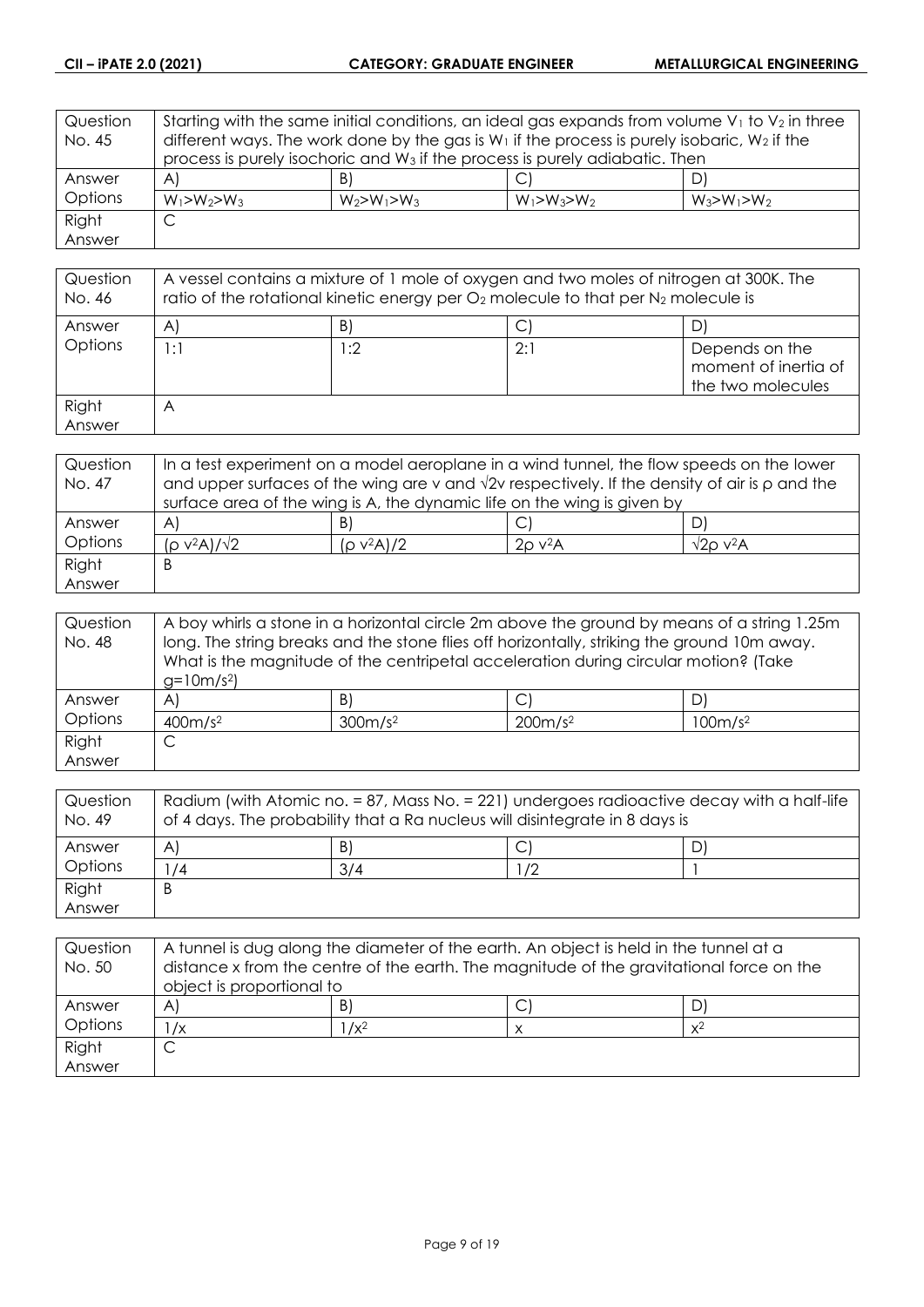| Question<br>No. 51 | The basic input materials for LD / BOF steel making process are: |                                                                 |                                                                                                                         |               |
|--------------------|------------------------------------------------------------------|-----------------------------------------------------------------|-------------------------------------------------------------------------------------------------------------------------|---------------|
| Answer             | $\mathsf{A}$                                                     | B)                                                              |                                                                                                                         | D'            |
| Options            | Blast furnace hot<br>metal                                       | Blast furnace hot<br>metal, scrap, Direct<br>Reduced Iron (DRI) | Blast furnace hot<br>metal, scrap, Direct<br>Reduced Iron (DRI),<br>iron ore, calcined<br>lime and calcined<br>dolomite | None of these |
| Right<br>Answer    | C                                                                |                                                                 |                                                                                                                         |               |

| Question<br>No. 52 | What is the source of energy in LD / BOF steel making process? |                                                                                                                                                        |                    |            |
|--------------------|----------------------------------------------------------------|--------------------------------------------------------------------------------------------------------------------------------------------------------|--------------------|------------|
| Answer             | $\mathsf{A}$                                                   | B                                                                                                                                                      | C                  | D)         |
| Options            | Through supply of<br>electrical energy                         | Through blowing /<br>lancing of high purity<br>oxygen and the<br>subsequent<br>exothermic reactions<br>due to oxidation of<br>elements in hot<br>metal | Through solid fuel | Both A & C |
| Right              | B                                                              |                                                                                                                                                        |                    |            |
| Answer             |                                                                |                                                                                                                                                        |                    |            |

| Question<br>No. 53 | In view of the present-day demand for extra low sulphur steel, particularly for flat products<br>(e.g. deep drawing and extra deep drawing grades) what measures are being taken by<br>the steel makers? |                                          |                                                                           |            |
|--------------------|----------------------------------------------------------------------------------------------------------------------------------------------------------------------------------------------------------|------------------------------------------|---------------------------------------------------------------------------|------------|
| Answer             | $\mathsf{A}$                                                                                                                                                                                             | $\vert B \vert$                          | $\mathsf{C}$                                                              | D)         |
| Options            | External de-<br>sulphurisation of<br>blast furnace hot<br>metal                                                                                                                                          | De-sulphurisation<br>inside LD/ BOF only | De-sulphurisation in<br>Ladle Furnace by<br>addition of synthetic<br>slag | Both A & C |
| Right              | D                                                                                                                                                                                                        |                                          |                                                                           |            |
| Answer             |                                                                                                                                                                                                          |                                          |                                                                           |            |

| Question<br>No. 54 | What are the slag forming materials (fluxes), used in LD/BOF |                           |                                        |               |
|--------------------|--------------------------------------------------------------|---------------------------|----------------------------------------|---------------|
| Answer             | A                                                            | B.                        |                                        |               |
| Options            | Only calcined lime                                           | Only calcined<br>dolomite | Calcined lime and<br>calcined dolomite | None of these |
| Right<br>Answer    | U                                                            |                           |                                        |               |

| Question<br>No. 55 | What is the normal basicity of LD/BOF slag, i.e. CaO / SiO <sub>2</sub> ratio, before tapping: |                       |              |            |
|--------------------|------------------------------------------------------------------------------------------------|-----------------------|--------------|------------|
| Answer             | $\mathsf{A}$                                                                                   | B.                    | ◡            | D.         |
| Options            | .6 to 2.0                                                                                      | $2.0 \text{ to } 2.2$ | 2.8 to $3.2$ | 4.0 to 5.0 |
| Right              | ◡                                                                                              |                       |              |            |
| Answer             |                                                                                                |                       |              |            |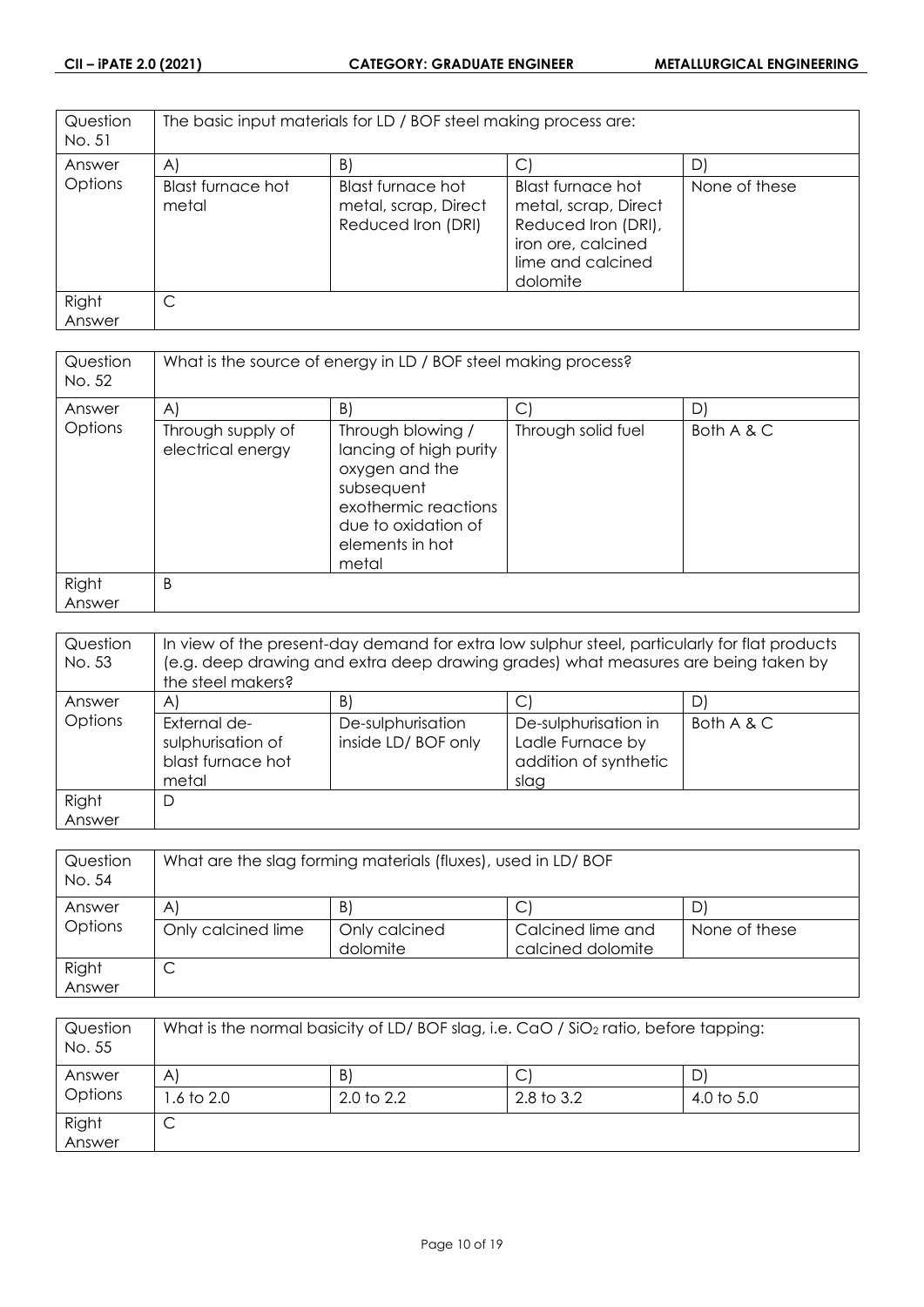| Question<br>No. 56 | De-oxidizers are added in the blown metal: |                                                                |                |               |
|--------------------|--------------------------------------------|----------------------------------------------------------------|----------------|---------------|
| Answer             | $\mathsf{A}$                               | B)                                                             |                |               |
| Options            | In the BOF itself<br>before tapping        | In the ladle during<br>tapping and finally in<br>ladle furnace | Before casting | After casting |
| Right              | Β                                          |                                                                |                |               |
| Answer             |                                            |                                                                |                |               |

| Question<br>No. 57 | Blown metal in LD/ Basic Oxygen Furnace (BOF) is tapped at a range of tapping<br>temperature: |                  |                  |                  |
|--------------------|-----------------------------------------------------------------------------------------------|------------------|------------------|------------------|
| Answer             | A                                                                                             | B)               |                  | D                |
| Options            | 1800°C to 1850°C                                                                              | 1520°C to 1550°C | 1620°C to 1660°C | 1700°C to 1750°C |
| Right              |                                                                                               |                  |                  |                  |
| Answer             |                                                                                               |                  |                  |                  |

| Question<br>No. 58 | Conditions of de-phosphorization in BOF steel making: |                                   |               |             |
|--------------------|-------------------------------------------------------|-----------------------------------|---------------|-------------|
| Answer             | A                                                     | B                                 | C             |             |
| Options            | Basic slag                                            | Basic, thin and<br>oxidizing slag | Reducing slag | Acidic slag |
| Right              | Β                                                     |                                   |               |             |
| Answer             |                                                       |                                   |               |             |

| Question<br>No. 59 | Calcined dolomite is primarily added as a flux during LD/BOF steelmaking: |                                   |                                                                 |                                |
|--------------------|---------------------------------------------------------------------------|-----------------------------------|-----------------------------------------------------------------|--------------------------------|
| Answer             | A                                                                         | B)                                | C                                                               |                                |
| Options            | To increase the slag<br>basicity                                          | To reduce the<br>quantity of slag | To help protect the<br>lining and to<br>improve the lining life | To reduce the slag<br>basicity |
| Right              | ◡                                                                         |                                   |                                                                 |                                |
| Answer             |                                                                           |                                   |                                                                 |                                |

| Question<br>No. 60 | In Basic Oxygen Furnace, under appropriate conditions, which of the following statement(s)<br>is (are) "incorrect / wrong"? |                                                                         |                                                                             |               |
|--------------------|-----------------------------------------------------------------------------------------------------------------------------|-------------------------------------------------------------------------|-----------------------------------------------------------------------------|---------------|
| Answer             | $\mathsf{A}$                                                                                                                | B)                                                                      |                                                                             |               |
| Options            | Carbon can be<br>removed in<br>preference to<br>Phosphorous and<br>Sulphur                                                  | Phosphorous can be<br>removed in<br>preference to<br>Carbon and Sulphur | Sulphur can be<br>removed in<br>preference to<br>Carbon and<br>Phosphorous. | All are wrong |
| Right<br>Answer    | С                                                                                                                           |                                                                         |                                                                             |               |

| Question<br>No. 61 | Primary advantages of combined blowing in BOF are:       |                                                               |            |               |
|--------------------|----------------------------------------------------------|---------------------------------------------------------------|------------|---------------|
| Answer             | A                                                        | B.                                                            |            |               |
| Options            | Decreasing over<br>oxidation of molten<br>steel and slag | Increase of metallic<br>yield and reduction<br>of slag volume | Both A & B | None of these |
| Right<br>Answer    | С                                                        |                                                               |            |               |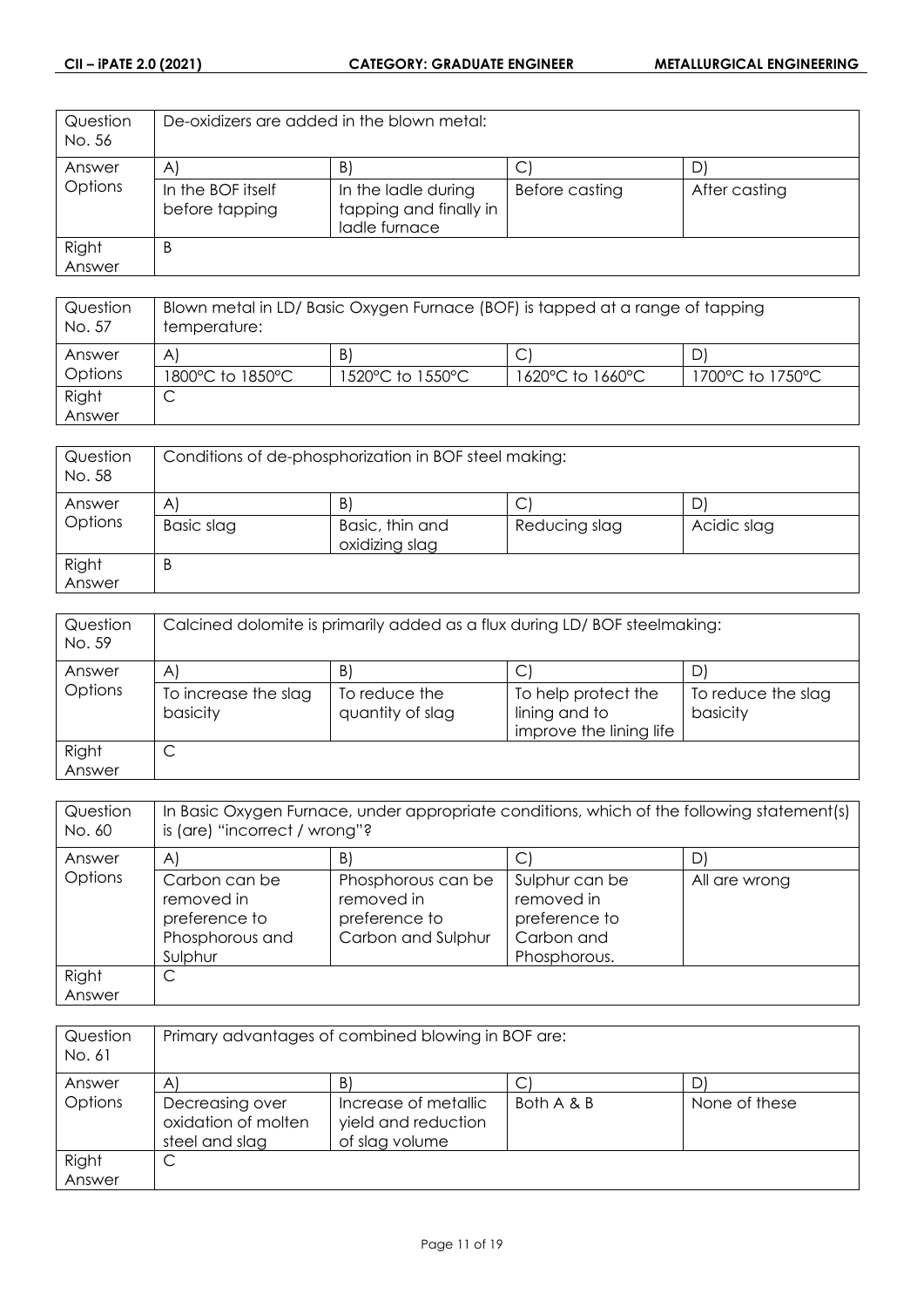| Question<br>No. 62 | Liquid steel, tapped from BOF or EAF is further processed in a unit, called Ladle Furnace for: |                                                                                      |                                                           |               |
|--------------------|------------------------------------------------------------------------------------------------|--------------------------------------------------------------------------------------|-----------------------------------------------------------|---------------|
| Answer             | $\mathsf{A}$                                                                                   | $\vert B \vert$                                                                      |                                                           |               |
| Options            | Correction and<br>homogenisation of<br>steel composition<br>and temperature                    | De-sulphurisation<br>(through addition of<br>synthetic slag) and<br>re-carburisation | Alloy additions for<br>adjustment of final<br>composition | All the above |
| Right              | D                                                                                              |                                                                                      |                                                           |               |
| Answer             |                                                                                                |                                                                                      |                                                           |               |

| Question<br>No. 63 | Ideal charge material mix for Electric Arc Furnace: |                                        |                                                                       |                                 |
|--------------------|-----------------------------------------------------|----------------------------------------|-----------------------------------------------------------------------|---------------------------------|
| Answer             | A                                                   | B)                                     |                                                                       |                                 |
| Options            | Only scrap                                          | Scrap and Direct<br>Reduced Iron (DRI) | Scrap, Direct<br>Reduced Iron (DRI)<br>and blast furnace<br>hot metal | Only blast furnace<br>hot metal |
| Right<br>Answer    | ◡                                                   |                                        |                                                                       |                                 |

| Question<br>No. 64 | What is the optimum % of hot metal, which is recommended to be used at present, in EAF: |     |            |            |
|--------------------|-----------------------------------------------------------------------------------------|-----|------------|------------|
| Answer             | A                                                                                       | B)  | ◡          | D          |
| Options            | 80%                                                                                     | 70% | 45% to 50% | 35% to 40% |
| Right              | ◡                                                                                       |     |            |            |
| Answer             |                                                                                         |     |            |            |

| Question<br>No. 65 | Foamy slag practice is adopted in EAF operation primarily due to:                                                            |                                                                                                                           |                   |               |
|--------------------|------------------------------------------------------------------------------------------------------------------------------|---------------------------------------------------------------------------------------------------------------------------|-------------------|---------------|
| Answer             | $\mathsf{A}$                                                                                                                 | B)                                                                                                                        |                   | D             |
| Options            | It provides stable<br>arcing and<br>considerably<br>protects side wall<br>refractories from the<br>radiation from the<br>are | It improves the<br>thermal efficiency of<br>melting, as-well-as,<br>lowers the refractory<br>and electrode<br>consumption | Both of the above | None of these |
| Right              | C                                                                                                                            |                                                                                                                           |                   |               |
| Answer             |                                                                                                                              |                                                                                                                           |                   |               |

| Question<br>No. 66 | Argon rinsing of liquid steel in ladle is carried out at present: |                                                                |                                   |               |
|--------------------|-------------------------------------------------------------------|----------------------------------------------------------------|-----------------------------------|---------------|
| Answer             | A                                                                 | B.                                                             |                                   | D             |
| Options            | Through a top lance                                               | Through a porous<br>plug, fitted at the<br>bottom of the ladle | Through side wall of<br>the ladle | None of these |
| Right              | B                                                                 |                                                                |                                   |               |
| Answer             |                                                                   |                                                                |                                   |               |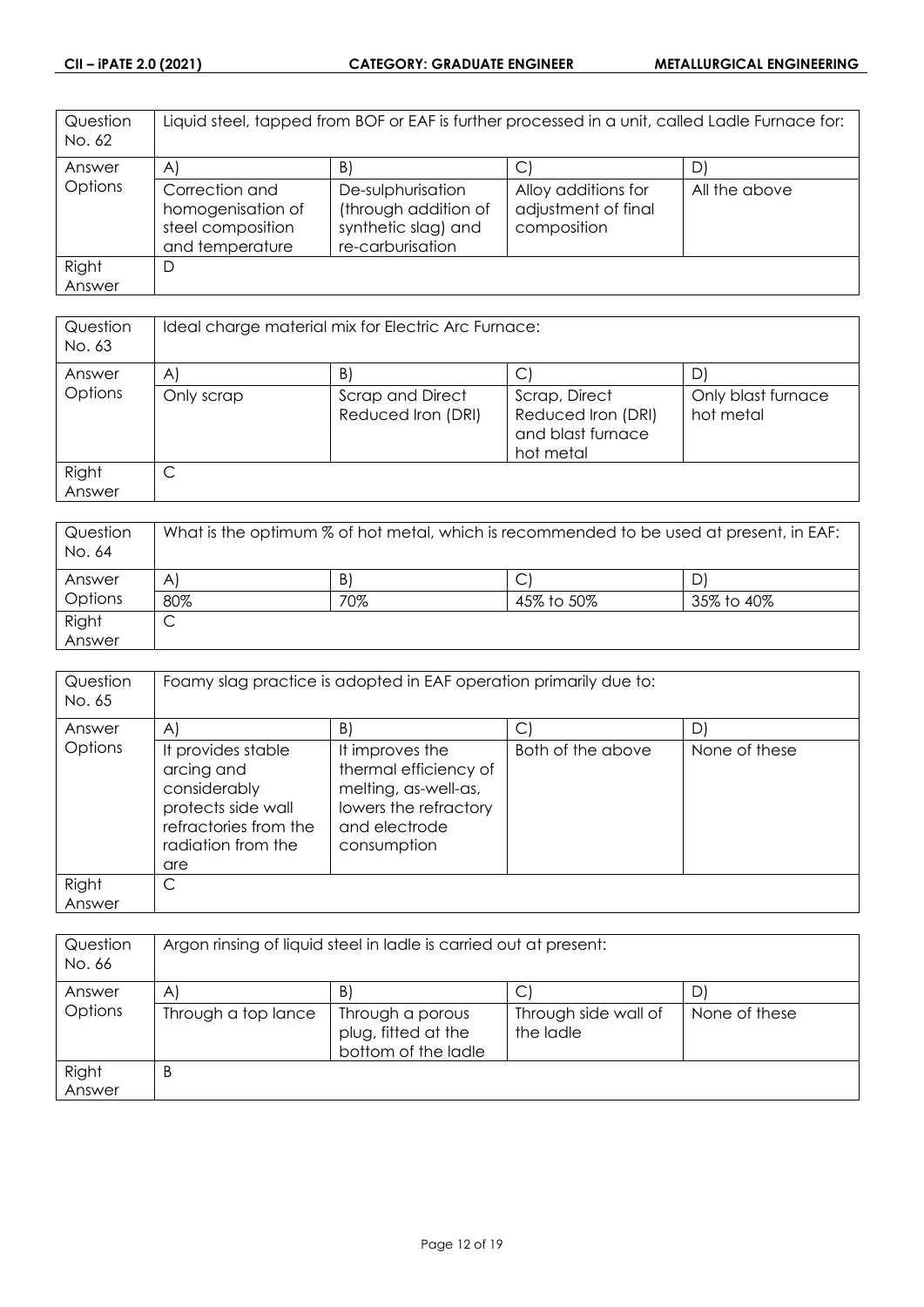| Question<br>No. 67 | De-sulphurisation in Ladle Furnace is carried out through addition of: |               |                        |               |
|--------------------|------------------------------------------------------------------------|---------------|------------------------|---------------|
| Answer             | $\mathsf{A}$                                                           | B.            |                        |               |
| Options            | Oxidising slag,<br>carried over from<br><b>BOF</b>                     | Reducing slag | Injection of inert gas | None of above |
| Right              | B                                                                      |               |                        |               |
| Answer             |                                                                        |               |                        |               |

| Question<br>No. 68 | Production of high alloy and stainless steel is carried out through: |             |            |               |
|--------------------|----------------------------------------------------------------------|-------------|------------|---------------|
| Answer             | A                                                                    | B           |            |               |
| Options            | <b>BOF</b> process                                                   | EAF process | Both A & B | None of these |
| Right              | B                                                                    |             |            |               |
| Answer             |                                                                      |             |            |               |

| Question<br>No. 69 | VOD is preferred to AOD process for production of extra low carbon stainless steel,<br>because:                    |                                                        |                                                                    |                  |
|--------------------|--------------------------------------------------------------------------------------------------------------------|--------------------------------------------------------|--------------------------------------------------------------------|------------------|
| Answer             | A                                                                                                                  | B)                                                     |                                                                    |                  |
| Options            | Pco (partial pressure<br>of CO) can be<br>lowered to a much<br>lower level in the<br>VOD than in the<br><b>AOD</b> | AOD doesn't have<br>facility for adequate<br>stirring. | Free-board needed<br>for such operation is<br>not available in AOD | All of the above |
| Right              | A                                                                                                                  |                                                        |                                                                    |                  |
| Answer             |                                                                                                                    |                                                        |                                                                    |                  |

| Question<br>No. 70 | Ultra-High Power (UHP) EAFs are provided with transformer rating: |                                         |                                             |                                          |
|--------------------|-------------------------------------------------------------------|-----------------------------------------|---------------------------------------------|------------------------------------------|
| Answer             | $\mathsf{A}$                                                      | B.                                      | $\mathsf{C}$                                | D                                        |
| Options            | Up to 500 kVA / t of<br>metallic charge                           | Up to 700 kVA / t of<br>metallic charge | Up to $1,000$ kVA / t of<br>metallic charge | Up to 12,000 kVA/t<br>of metallic charge |
| Right<br>Answer    | С                                                                 |                                         |                                             |                                          |

| Question<br>No. 71 | What are the types of continuous casting machines? |                                                                                  |            |               |
|--------------------|----------------------------------------------------|----------------------------------------------------------------------------------|------------|---------------|
| Answer             | $\mathsf{A}$                                       | B)                                                                               |            |               |
| Options            | Billet, Bloom & Slab<br>caster                     | Combi caster<br>(Bloom-cum - round<br>caster / Bloom-cum -<br>beam blank caster) | Both A & B | None of these |
| Right<br>Answer    | С                                                  |                                                                                  |            |               |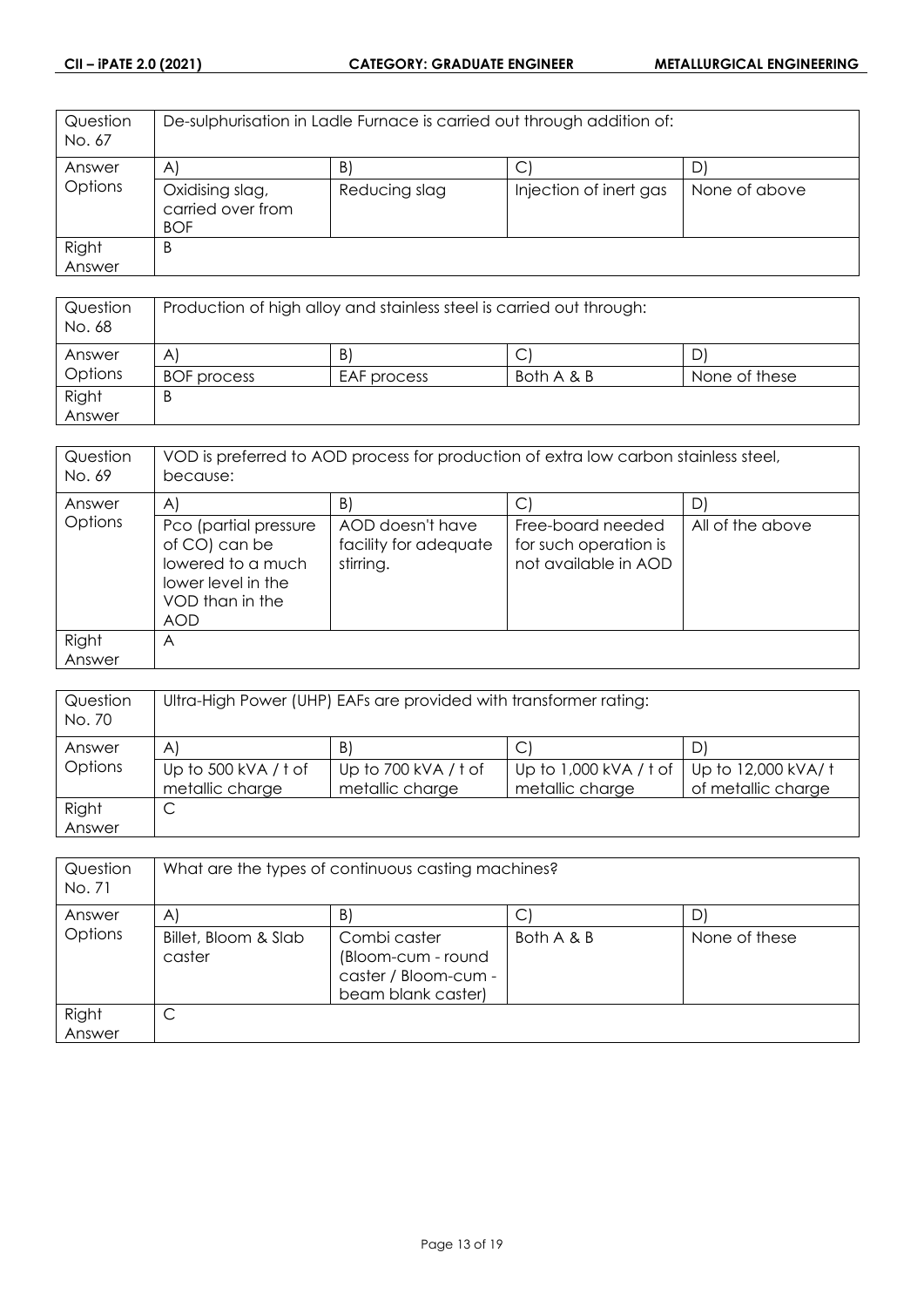| Question<br>No. 72 | Essential components of a continuous casting machine are:        |                                                                                                                                                                                                                                                                                |                                                                                                    |               |
|--------------------|------------------------------------------------------------------|--------------------------------------------------------------------------------------------------------------------------------------------------------------------------------------------------------------------------------------------------------------------------------|----------------------------------------------------------------------------------------------------|---------------|
| Answer             | A)                                                               | B)                                                                                                                                                                                                                                                                             | $\bigcirc$                                                                                         | D)            |
| Options            | Ladle turret, tundish,<br>mould, rolls, strand<br>cut-off system | Ladle turret, tundish,<br>submerged entry<br>nozzles (for high<br>quality steels),<br>moulds, mould<br>oscillation system,<br>mould level<br>controller,<br>secondary cooling<br>water - air mist<br>system, withdrawal<br>and straightening<br>unit, strand cut-off<br>system | Ladle turret, tundish,<br>mould, withdrawal<br>and straightening<br>unit, strand cut-off<br>system | None of these |
| Right              | B                                                                |                                                                                                                                                                                                                                                                                |                                                                                                    |               |
| Answer             |                                                                  |                                                                                                                                                                                                                                                                                |                                                                                                    |               |

| Question<br>No. 73 | Tundish superheat is calculated (depending on the grade of steel) by:               |                                                                                    |                                                                                     |                                                                                     |
|--------------------|-------------------------------------------------------------------------------------|------------------------------------------------------------------------------------|-------------------------------------------------------------------------------------|-------------------------------------------------------------------------------------|
| Answer             | A                                                                                   | B.                                                                                 |                                                                                     | D                                                                                   |
| Options            | Liquidous<br>temperature for the<br>grade of steel being<br>$cast + (40°C to 45°C)$ | Liquidous<br>temperature for the<br>grade of steel being<br>$cast + (5°C to 10°C)$ | Liquidous<br>temperature for the<br>grade of steel being<br>$cast + (10°C to 25°C)$ | Liquidous<br>temperature for the<br>grade of steel being<br>$cast + (35°C to 45°C)$ |
| Right<br>Answer    | С                                                                                   |                                                                                    |                                                                                     |                                                                                     |

| Question<br>No. 74 | To reduce the susceptibility of hot cracking of the solidifying strand, Mn/S ratio is to be<br>maintained: |      |      |       |
|--------------------|------------------------------------------------------------------------------------------------------------|------|------|-------|
| Answer             | A                                                                                                          | B)   |      |       |
| Options            | 5:1                                                                                                        | 20:1 | 10:1 | . 5:1 |
| Right              | Β                                                                                                          |      |      |       |
| Answer             |                                                                                                            |      |      |       |

| Question<br>No. 75 | In which type of caster, the casting speed (m/min.) is highest: |                      |              |               |
|--------------------|-----------------------------------------------------------------|----------------------|--------------|---------------|
| Answer             | A'                                                              | B.                   |              |               |
| <b>Options</b>     | Slab caster                                                     | <b>Billet caster</b> | Bloom caster | None of these |
| Right              | В                                                               |                      |              |               |
| Answer             |                                                                 |                      |              |               |

| Question | of a continuous casting machine is defined as the distance from the<br>liquid steel meniscus (the curved upper surface of liquid steel in a mould) to the point, at |                      |                 |               |
|----------|---------------------------------------------------------------------------------------------------------------------------------------------------------------------|----------------------|-----------------|---------------|
| No. 76   |                                                                                                                                                                     |                      |                 |               |
|          | which, the strand becomes completely solid.                                                                                                                         |                      |                 |               |
| Answer   | $\mathsf{A}$                                                                                                                                                        | B.                   | С               | D             |
| Options  | Mechanical length                                                                                                                                                   | Metallurgical length | Physical length | None of these |
| Right    | B                                                                                                                                                                   |                      |                 |               |
| Answer   |                                                                                                                                                                     |                      |                 |               |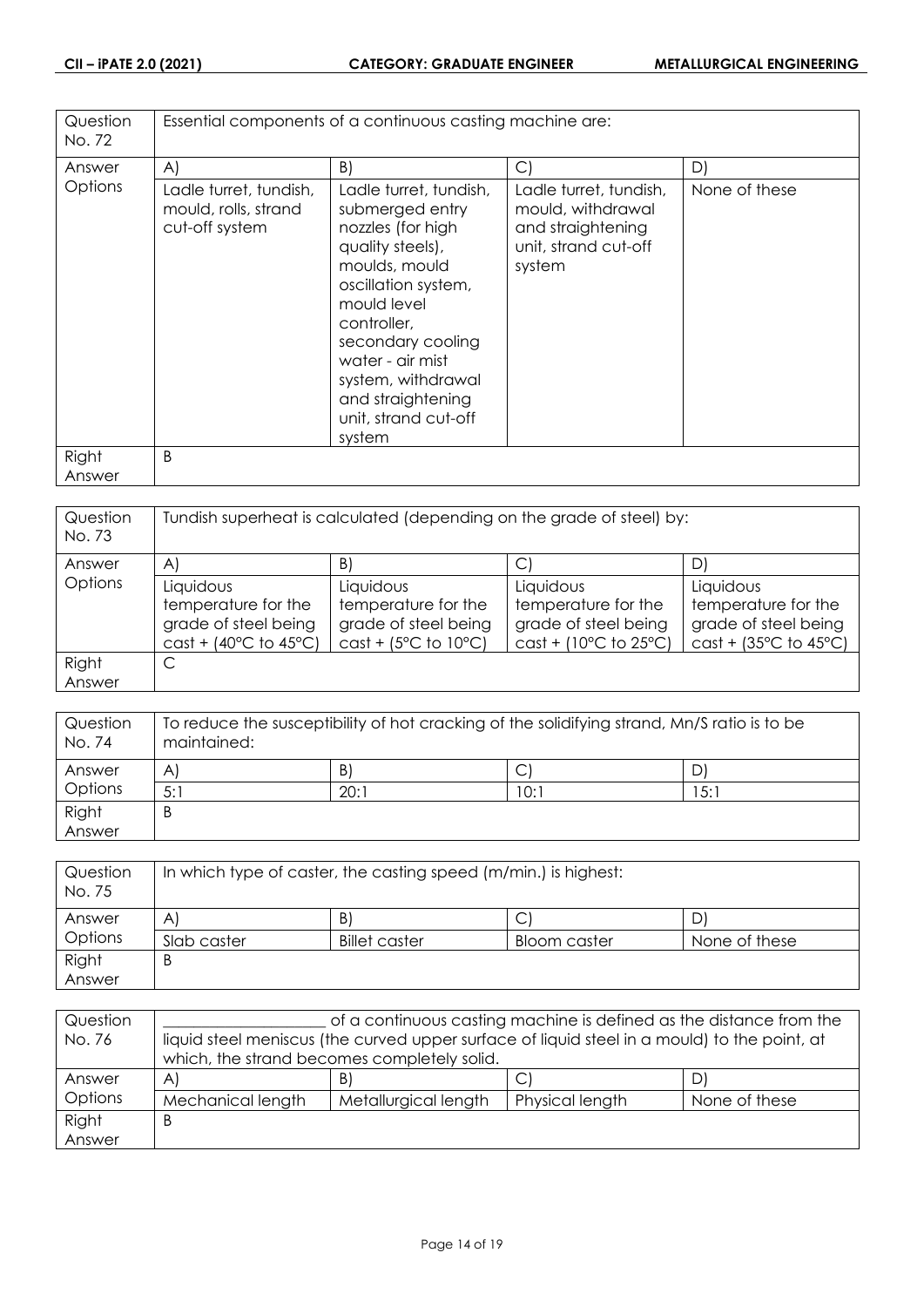| Question<br>No. 77 | In order to check the internal soundness and quality of cast products, i.e. non-metallic<br>inclusions (oxides), internal cracks, blow holes and sulphide inclusions, it is necessary to carry<br>out: |                            |                                 |            |
|--------------------|--------------------------------------------------------------------------------------------------------------------------------------------------------------------------------------------------------|----------------------------|---------------------------------|------------|
| Answer             | A)                                                                                                                                                                                                     | B)                         |                                 |            |
| Options            | Macro examination<br>of prepared surfaces<br>of continuously cast<br>products                                                                                                                          | Microscopic<br>examination | Sulphur printing<br>examination | Both A & C |
| Right              | D                                                                                                                                                                                                      |                            |                                 |            |
| Answer             |                                                                                                                                                                                                        |                            |                                 |            |

| Question<br>No. 78 | Electromagnetic stirring of liquid steel inside the mould is carried out:                                                  |                                                                                                                                                             |                                                             |            |
|--------------------|----------------------------------------------------------------------------------------------------------------------------|-------------------------------------------------------------------------------------------------------------------------------------------------------------|-------------------------------------------------------------|------------|
| Answer             | $\mathsf{A}$                                                                                                               | B)                                                                                                                                                          |                                                             | D          |
| Options            | In order to improve<br>the surface quality<br>(no surface<br>shrinkage cavities or<br>inclusions close to<br>the surface). | In order to obtain a<br>globular - non-<br>directional -<br>solidification<br>microstructure with<br>no segregation<br>zones in the centre<br>of the strand | In order to prevent<br>formation of oxides<br>and sulphides | Both A & B |
| Right<br>Answer    | D                                                                                                                          |                                                                                                                                                             |                                                             |            |

| Question<br>No. 79 | The principal function of the RH degassing process of steel treatment is: |                                       |                                                                                          |                                  |
|--------------------|---------------------------------------------------------------------------|---------------------------------------|------------------------------------------------------------------------------------------|----------------------------------|
| Answer             | Α                                                                         | B)                                    |                                                                                          |                                  |
| Options            | To improve ferro-<br>alloy recovery.                                      | To reduce Sulphur<br>content in steel | To reduce Hydrogen<br>and Carbon content<br>in steel, depending<br>on the grade of steel | Optimization of plant<br>layouts |
| Right<br>Answer    |                                                                           |                                       |                                                                                          |                                  |

| Question<br>No. 80 | During continuous casting of steel, the mould is subjected to vertical oscillations, primarily in<br>order to: |                                          |                                                                      |              |
|--------------------|----------------------------------------------------------------------------------------------------------------|------------------------------------------|----------------------------------------------------------------------|--------------|
| Answer<br>Options  | A<br>Allow easy flotation<br>of inclusions                                                                     | B)<br>Ensure good casting<br>homogeneity | Prevent sticking of<br>the solidifying liquid<br>steel to the mould. | All of these |
| Right<br>Answer    | ◡                                                                                                              |                                          |                                                                      |              |

| Question<br>No. 81 | Lead is added to 60-40 brass primarily to improve: |                      |          |          |
|--------------------|----------------------------------------------------|----------------------|----------|----------|
| Answer             | Α                                                  | B)                   | ◡        |          |
| Options            | machinability                                      | corrosion resistance | strength | Fluidity |
| Right              | ٣                                                  |                      |          |          |
| Answer             |                                                    |                      |          |          |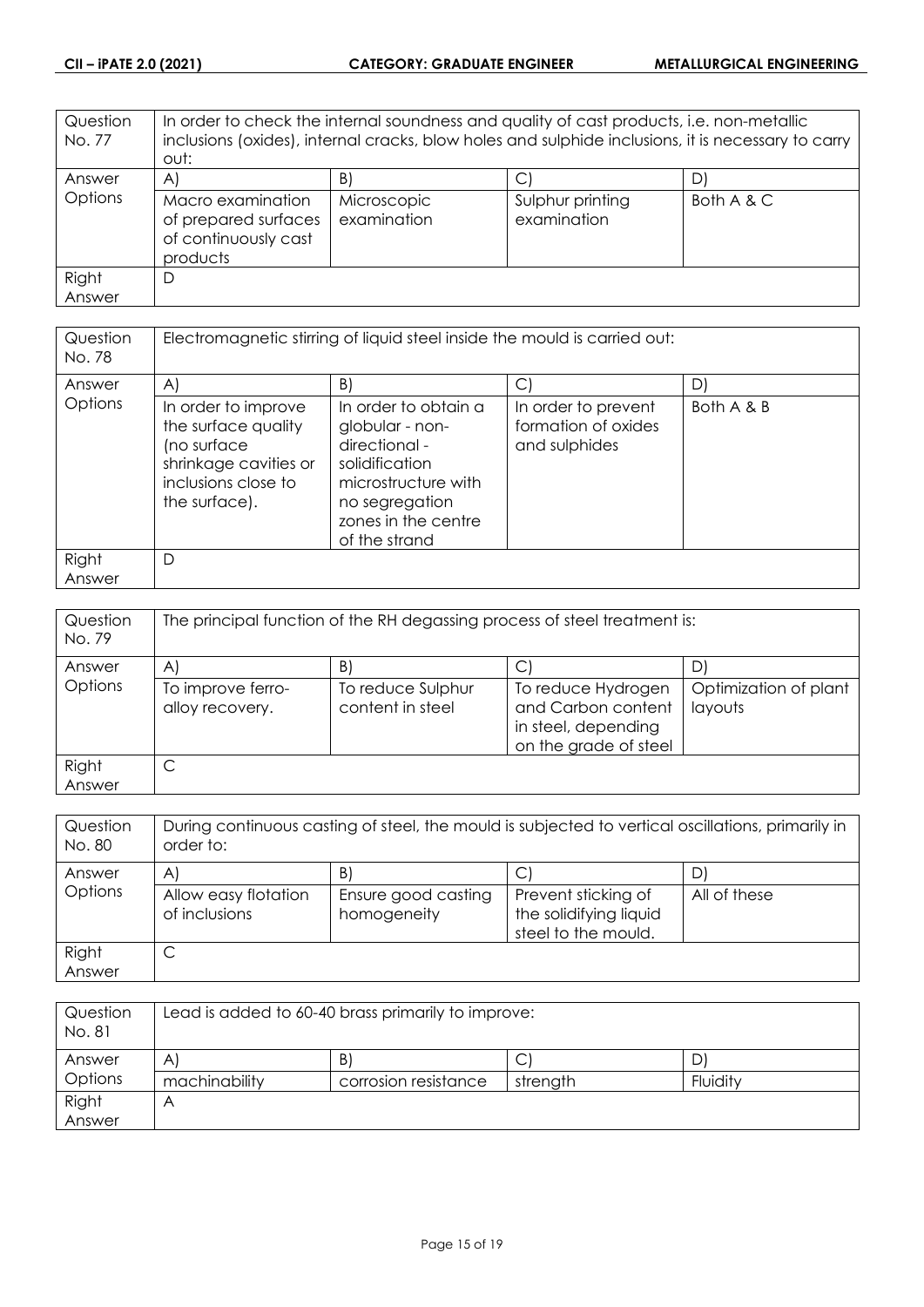| Question<br>No. 82 | Which of the following is an example of electron acceptor impurities in semiconductor? |                     |                     |                       |
|--------------------|----------------------------------------------------------------------------------------|---------------------|---------------------|-----------------------|
| Answer             | A'                                                                                     | B.                  |                     |                       |
| <b>Options</b>     | Carbon in Silicon.                                                                     | Boron in Germanium. | Arsenic in Silicon. | Phosphorus in Silicon |
| Right              | В                                                                                      |                     |                     |                       |
| Answer             |                                                                                        |                     |                     |                       |

| Question<br>No. 83 | Scanning electron microscopy is convenient technique to observe a fibrous fracture<br>surface because: |                    |                       |               |
|--------------------|--------------------------------------------------------------------------------------------------------|--------------------|-----------------------|---------------|
| Answer             | A                                                                                                      | B.                 |                       |               |
| Options            | It offers higher                                                                                       | Its depth of focus | It offers observation | None of these |
|                    | magnification than                                                                                     | helps in obtaining | under vacuum          |               |
|                    | light microscope.                                                                                      | greater details    |                       |               |
| Right              | B                                                                                                      |                    |                       |               |
| Answer             |                                                                                                        |                    |                       |               |

| Question<br>No. 84 | Maraging steels derive their strength from which of the following mechanisms?                                                      |                                                     |                                                               |            |
|--------------------|------------------------------------------------------------------------------------------------------------------------------------|-----------------------------------------------------|---------------------------------------------------------------|------------|
| Answer             | A                                                                                                                                  | B)                                                  |                                                               |            |
| Options            | From precipitation<br>of intermetallic com<br>pounds, resulting in<br>fine dispersions of<br>inter-metallics of Fe,<br>Ni, Ti etc. | Fine, highly<br>dislocated and<br>strong martensite | Fine dispersions of<br>alloy carbides in a<br>ferrite matrix. | Both B & C |
| Right              | Α                                                                                                                                  |                                                     |                                                               |            |
| Answer             |                                                                                                                                    |                                                     |                                                               |            |

| Question<br>No. 85 | Alloy powders, manufactured by which of the following processes have spherical shapes? |                    |             |               |
|--------------------|----------------------------------------------------------------------------------------|--------------------|-------------|---------------|
| Answer             | A                                                                                      | B                  |             |               |
| Options            | Electrochemical<br>deposition                                                          | Gaseous reduction. | Atomisation | None of these |
| Right<br>Answer    | ◡                                                                                      |                    |             |               |

| Question<br>No. 86 | As compared to the nucleation-rate maximum, the growth-rate maximum is at: |                     |                     |               |
|--------------------|----------------------------------------------------------------------------|---------------------|---------------------|---------------|
| Answer             | A                                                                          | B)                  |                     | D             |
| Options            | A higher                                                                   | A lower temperature | The temperature of  | None of these |
|                    | temperature                                                                |                     | maximum             |               |
|                    |                                                                            |                     | transformation rate |               |
| Right              | Α                                                                          |                     |                     |               |
| Answer             |                                                                            |                     |                     |               |

| Question<br>No. 87 | Fine grain sizes are obtained by:             |                                 |               |                   |
|--------------------|-----------------------------------------------|---------------------------------|---------------|-------------------|
| Answer<br>Options  | $\mathsf{A}$<br>Increasing<br>nucleation rate | B.<br>Decreasing growth<br>rate | fast cooling. | D<br>All of these |
| Right<br>Answer    | D                                             |                                 |               |                   |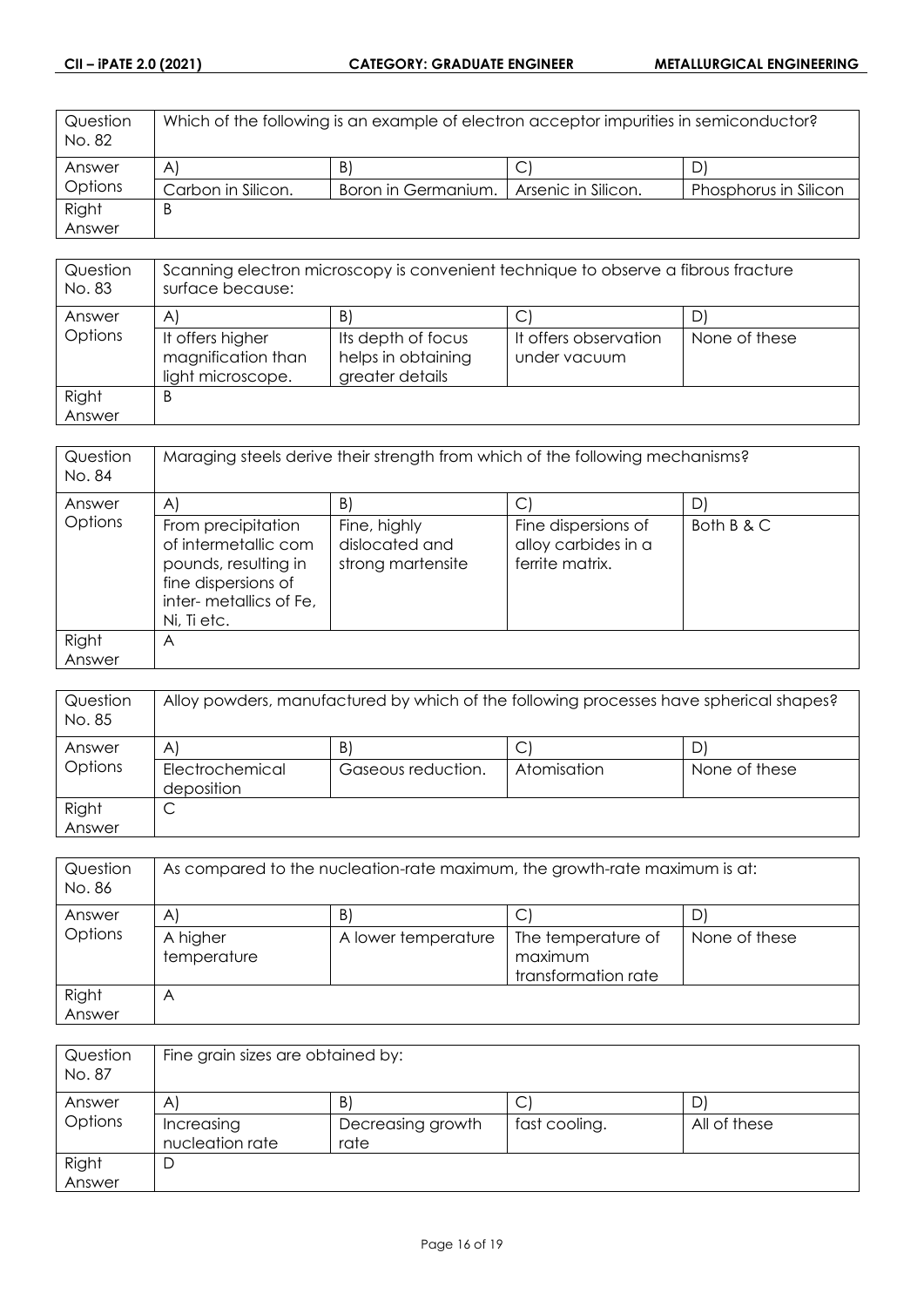| Question<br>No. 88 | During pearlitic transformation |                 |                        |            |
|--------------------|---------------------------------|-----------------|------------------------|------------|
| Answer             | $\mathsf{A}^{\mathsf{r}}$       | $\vert B \vert$ | ◡                      |            |
| Options            | New phases are                  | Composition of  | There is no diffusion. | Both A & B |
|                    | formed                          | phases change   |                        |            |
| Right              | D                               |                 |                        |            |
| Answer             |                                 |                 |                        |            |

| Question<br>No. 89 | The hardness of martensite in a steel is a function of: |                    |                                         |               |
|--------------------|---------------------------------------------------------|--------------------|-----------------------------------------|---------------|
| Answer<br>Options  | A<br>Carbon content                                     | B.<br>Cooling rate | Location of nose of<br><b>TTT</b> curve | None of these |
| Right<br>Answer    | А                                                       |                    |                                         |               |

| Question<br>No. 90 | For a given chemistry of steel, Mf (martensite finish) temperature is not a fixed temperature.<br>It can be lowered by: |                                                       |                                                        |               |
|--------------------|-------------------------------------------------------------------------------------------------------------------------|-------------------------------------------------------|--------------------------------------------------------|---------------|
| Answer             | A                                                                                                                       | B)                                                    |                                                        |               |
| Options            | Lowering cooling<br>rate and raising<br>Carbon content                                                                  | Raising cooling rate<br>and raising Carbon<br>content | Raising cooling rate<br>and lowering<br>Carbon content | None of these |
| Right<br>Answer    | А                                                                                                                       |                                                       |                                                        |               |

| Question<br>No. 91 | Feathery structure in heat treated steel, confirms the presence of: |               |                        |               |
|--------------------|---------------------------------------------------------------------|---------------|------------------------|---------------|
| Answer             | $\mathsf{A}$                                                        | B.            | C                      |               |
| Options            | Lower bainite                                                       | Upper bainite | Tempered<br>martensite | None of these |
| Right              | B                                                                   |               |                        |               |
| Answer             |                                                                     |               |                        |               |

| Question<br>No. 92 | The basic step in any Heat Treatment process is the formation of: |           |           |             |
|--------------------|-------------------------------------------------------------------|-----------|-----------|-------------|
| Answer             | A                                                                 | B)        | ◡         | D           |
| Options            | Ferrite                                                           | Pearlite. | Austenite | Martensite. |
| Right              | ◡                                                                 |           |           |             |
| Answer             |                                                                   |           |           |             |

| Question<br>No. 93 | Normalising is a process of heat treatment, in which, the product is heated to austenitizing<br>temperature to obtain a fully austenitic structure and then: |                     |                              |                   |
|--------------------|--------------------------------------------------------------------------------------------------------------------------------------------------------------|---------------------|------------------------------|-------------------|
| Answer             | A                                                                                                                                                            | B)                  | C.                           |                   |
| Options            | Quenched by oil                                                                                                                                              | Cooled in a furnace | Cooled in<br>atmospheric air | None of the these |
| Right<br>Answer    |                                                                                                                                                              |                     |                              |                   |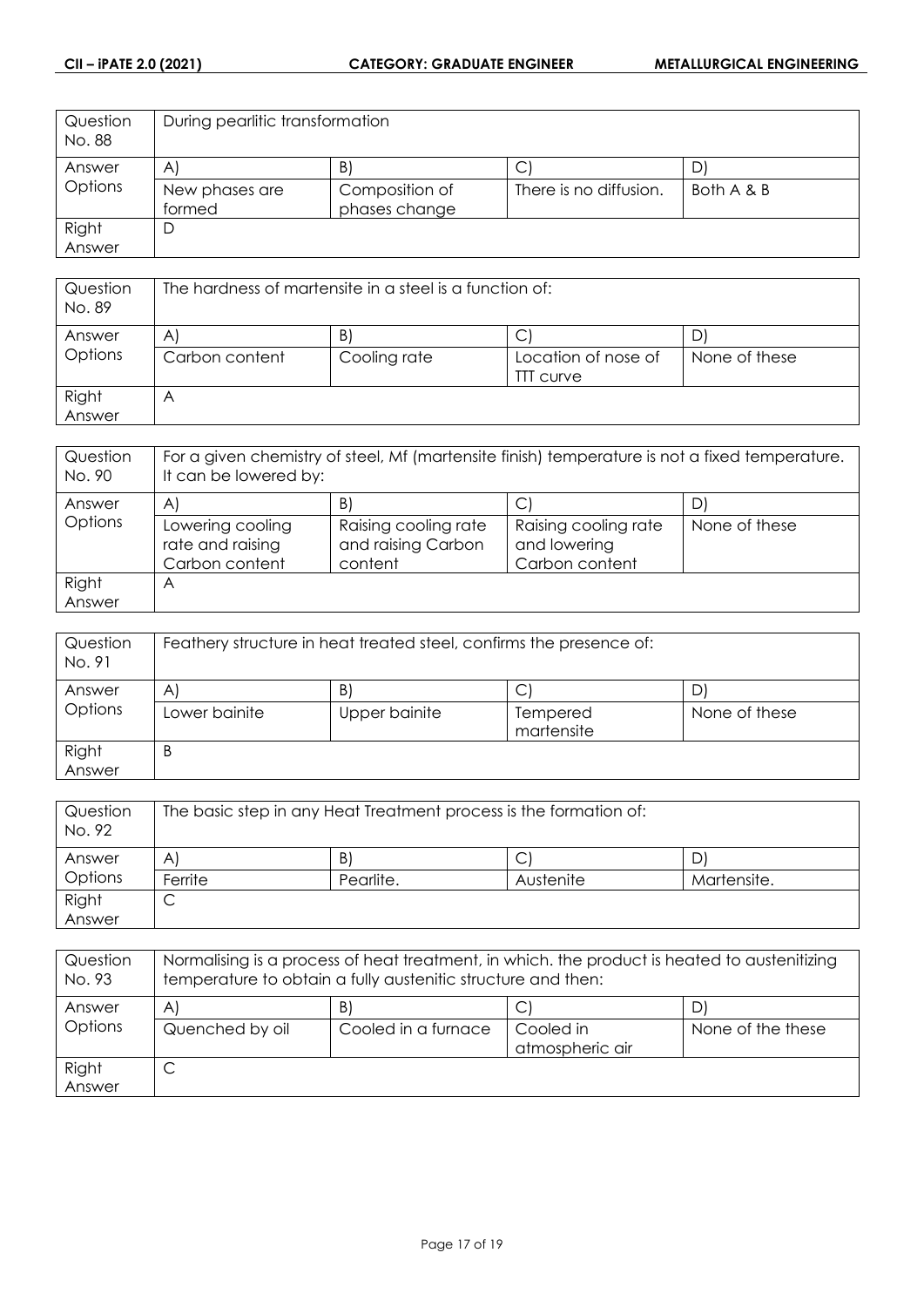| Question<br>No. 94 | In general, at a given temperature, alloying elements in steels diffuse<br>comparison to Carbon |             |         |                 |
|--------------------|-------------------------------------------------------------------------------------------------|-------------|---------|-----------------|
| Answer             | $\mathsf{A}$                                                                                    | Β           | ◡       | D.              |
| Options            | Slowly                                                                                          | Very slowly | Quickly | Instantaneously |
| Right              | Β                                                                                               |             |         |                 |
| Answer             |                                                                                                 |             |         |                 |

| Question<br>No. 95 | The r-value of sheet metal is:                                                                                                                                                                                                                                    |                                                                                                                                                           |                                                                                                                                      |                  |
|--------------------|-------------------------------------------------------------------------------------------------------------------------------------------------------------------------------------------------------------------------------------------------------------------|-----------------------------------------------------------------------------------------------------------------------------------------------------------|--------------------------------------------------------------------------------------------------------------------------------------|------------------|
| Answer             | $\mathsf{A}$                                                                                                                                                                                                                                                      | B)                                                                                                                                                        | $\bigcirc$                                                                                                                           | D)               |
| Options            | The "plastic strain<br>ratio" of sheet metal<br>intended for deep-<br>drawing<br>applications, is<br>a measure of the<br>resistance to thinning<br>or thickening<br>when subjected to<br>either tensile or<br>compressive forces<br>in the plane of the<br>sheet. | It is the ability to<br>maintain thickness,<br>as the material is<br>drawn. r value is<br>particularly essential<br>for extra low carbon<br>steel sheets. | The r-value is an<br>index, which shows<br>the extent, the<br>material can resist<br>thinning deformation<br>in thickness direction. | All of the above |
| Right<br>Answer    | D                                                                                                                                                                                                                                                                 |                                                                                                                                                           |                                                                                                                                      |                  |
|                    |                                                                                                                                                                                                                                                                   |                                                                                                                                                           |                                                                                                                                      |                  |

| Question<br>No. 96 | The fundamental difference between conventionally hot-rolled and controlled -rolled steels<br>are:                                                                                                        |                                                                                                   |                                                                                                                                                                                                                 |                  |
|--------------------|-----------------------------------------------------------------------------------------------------------------------------------------------------------------------------------------------------------|---------------------------------------------------------------------------------------------------|-----------------------------------------------------------------------------------------------------------------------------------------------------------------------------------------------------------------|------------------|
| Answer             | $\forall$                                                                                                                                                                                                 | B)                                                                                                | $\mathsf{C}$                                                                                                                                                                                                    | D)               |
| Options            | The nucleation of<br>ferrite occurs<br>exclusively at<br>austenite grain<br>boundaries in the<br>former, while it<br>occurs in the grain<br>interior, as well as, at<br>grain boundaries in<br>the latter | It leads to a more<br>refined grain<br>structure, compared<br>to a conventionally<br>rolled steel | In controlled-rolled<br>steel, a<br>crystallographic<br>texture develops,<br>which causes planar<br>anisotropies in<br>mechanical<br>properties and<br>embrittlement in the<br>through -thickness<br>direction. | All of the above |
| Right<br>Answer    | D                                                                                                                                                                                                         |                                                                                                   |                                                                                                                                                                                                                 |                  |

| Question<br>No. 97 | In Hadfield Steel, the major element, which increases wear resistance and it's content is: |                          |                            |                   |
|--------------------|--------------------------------------------------------------------------------------------|--------------------------|----------------------------|-------------------|
| Answer             | A                                                                                          | B                        | U                          |                   |
| Options            | Chromium (16% to<br>19%)                                                                   | Tungsten (17% to<br>20%) | Manganese (12% to<br>$4\%$ | None of the above |
| Right              | ◡                                                                                          |                          |                            |                   |
| Answer             |                                                                                            |                          |                            |                   |